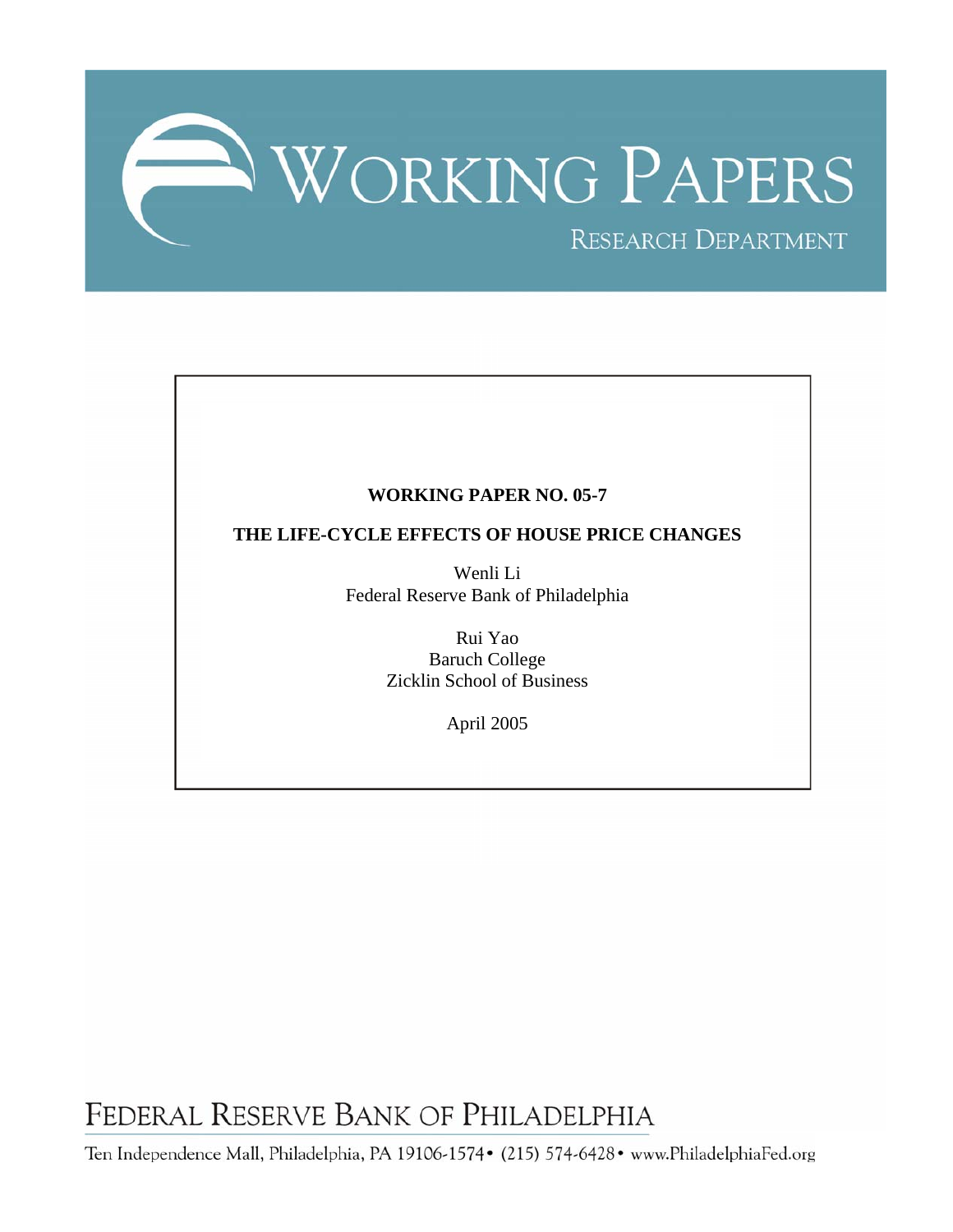# The Life-Cycle Effects of House Price Changes

Wenli Li and Rui Yao<sup>∗</sup>

April 2005

#### ABSTRACT

We develop a life-cycle model to study the effects of house price changes on household consumption and welfare. The model explicitly incorporates the dual feature of housing as both a consumption good and an investment asset and allows for costly adjustments in housing and mortgage positions. Our analysis indicates that although house price changes have small aggregate effects, their consumption and welfare consequences on individual households vary significantly. In particular, the non-housing consumption of young and old homeowners is much more sensitive to house price changes than that of middle-aged homeowners. More importantly, while house price appreciation increases the net worth and consumption of all homeowners, it only improves the welfare of middleaged and old homeowners. Young homeowners and renters are worse off due to higher life-cycle housing consumption costs.

Key Words: Life-cycle Model, Consumption, Savings, Housing, Mortgage JEL CLASSIFICATION CODES: E21, R21

<sup>∗</sup>We gratefully acknowledge the Pittsburgh Supercomputing Center (PSC) for providing computing resources. We thank Mitchell Berlin, Don Haurin, Victor Rios-Rull, Nancy Wallace, Kei-Mu Yi, Harold Zhang, as well as seminar participants at Baruch College's Department of Finance and Economics, Ohio State University's Department of Economics, the University of California at Berkeley's Haas School of Business, the University of Pennsylvania's Wharton School of Business, the 2004 Society of Economic Dynamics Summer Meeting in Rome, the 2004 Bank of Canada Housing and the Macroeconomy Conference in Ottawa, and the 2005 American Real Estate and Urban Economics (AREUEA) Annual Meeting in Philadelphia for their comments. The views expressed are those of the authors and do not necessarily reflect those of the Federal Reserve Bank of Philadelphia, or the Federal Reserve System. Wenli Li can be reached at Department of Research, Federal Reserve Bank of Philadelphia, Ten Independence Mall, Philadelphia, PA 19106, Email: wenli.li@phil.frb.org. Rui Yao can be reached at Department of Economics and Finance, Baruch College, Zicklin School of Business, One Bernard Baruch Way, Box B10-225, New York, NY 10010, Email: rui yao@baruch.cuny.edu.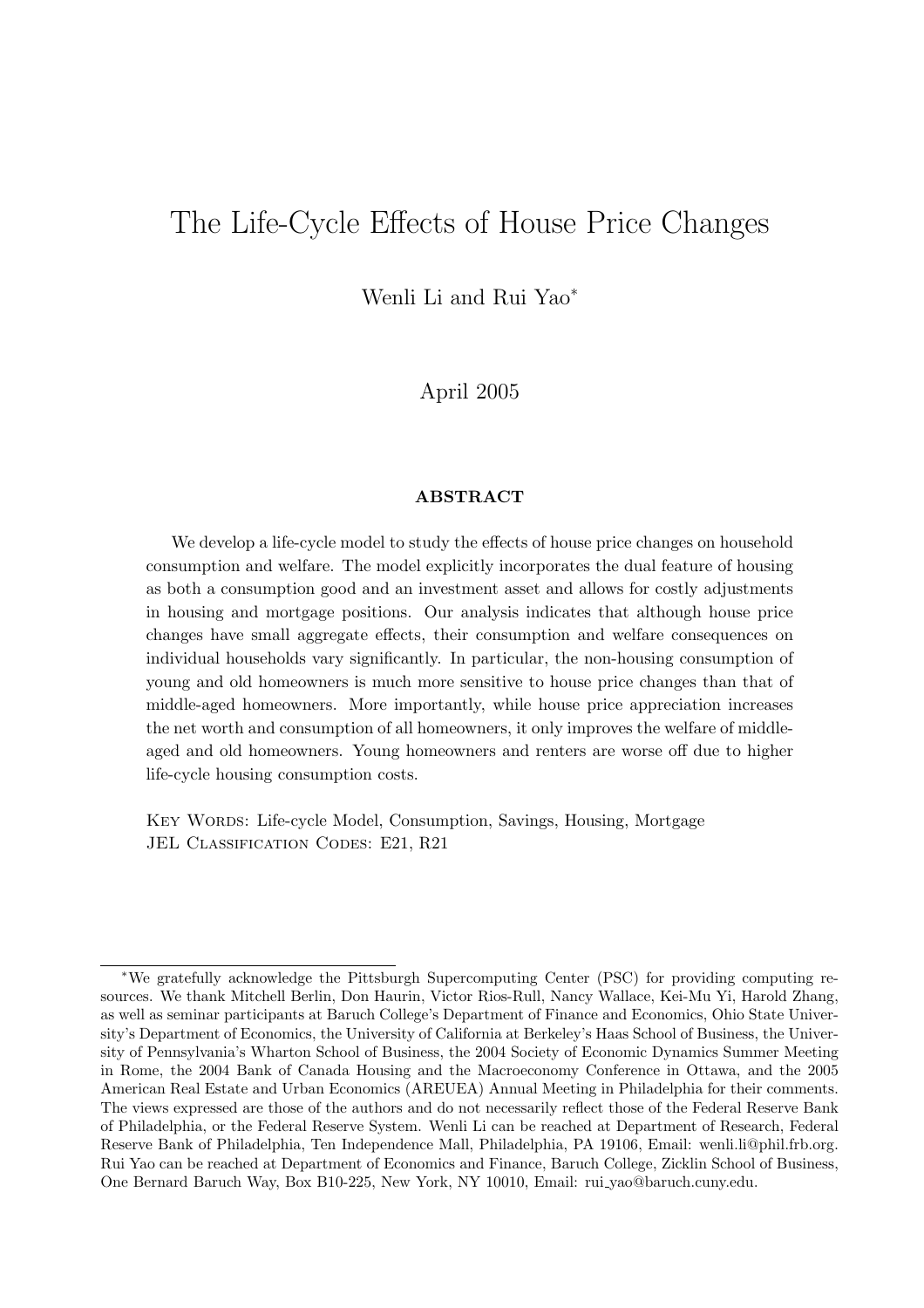# 1. Introduction

The economics of housing is a subject of increasing interest to economists as well as policy makers. For a typical household in the U.S., housing is not only the single most important consumption good but also the dominant component of wealth. Recent research has focused on the link between house price changes and consumption allocations. This literature, however, has been mostly empirical and cannot address the welfare consequences of house price changes for individual households.<sup>1</sup>

When markets are complete, households can fully insure against their intertemporal consumption and income risks. House price changes will not affect their consumption and welfare. In reality, however, lacking proper financial products to generate full risk-sharing, households are exposed to house price uncertainties. Owning a home can alleviate the problem by purchasing future housing services at today's price. The hedging, however, is imperfect. Institutional and borrowing constraints frequently prevent young households with low levels of cash in hand from purchasing a house that matches their lifetime consumption need. Senior homeowners, in the meantime, are often forced to hold an equity position in their houses that lasts longer than their expected length of occupancy. This mismatch between life-cycle housing consumption need and housing investment position is worsened by the presence of lumpy housing adjustment costs.

In this paper, we investigate the effects of house price changes on household consumption and welfare both at the aggregate level and over the life cycle. We show that although house price changes have limited aggregate effects, the consumption and welfare consequences vary substantially at the individual household level, and depend crucially on a household's age and housing position. Specifically, the non-housing consumption of a young or old homeowner is more sensitive to house price changes than that of a middle-aged homeowner. More importantly, although house price appreciation increases the net worth and consumption of all homeowners, it only improves the welfare of middle-aged and old homeowners. Young homeowners and renters are worse off.

<sup>&</sup>lt;sup>1</sup>See Case, Quigley, and Shiller (2003), Benjamin, Chinloy, and Jud (2004), and Campbell and Cocco (2004). Bajari, Benkard, and Krainer (2004) investigate aggregate welfare implications of house price changes in a complete market setting with perfect information.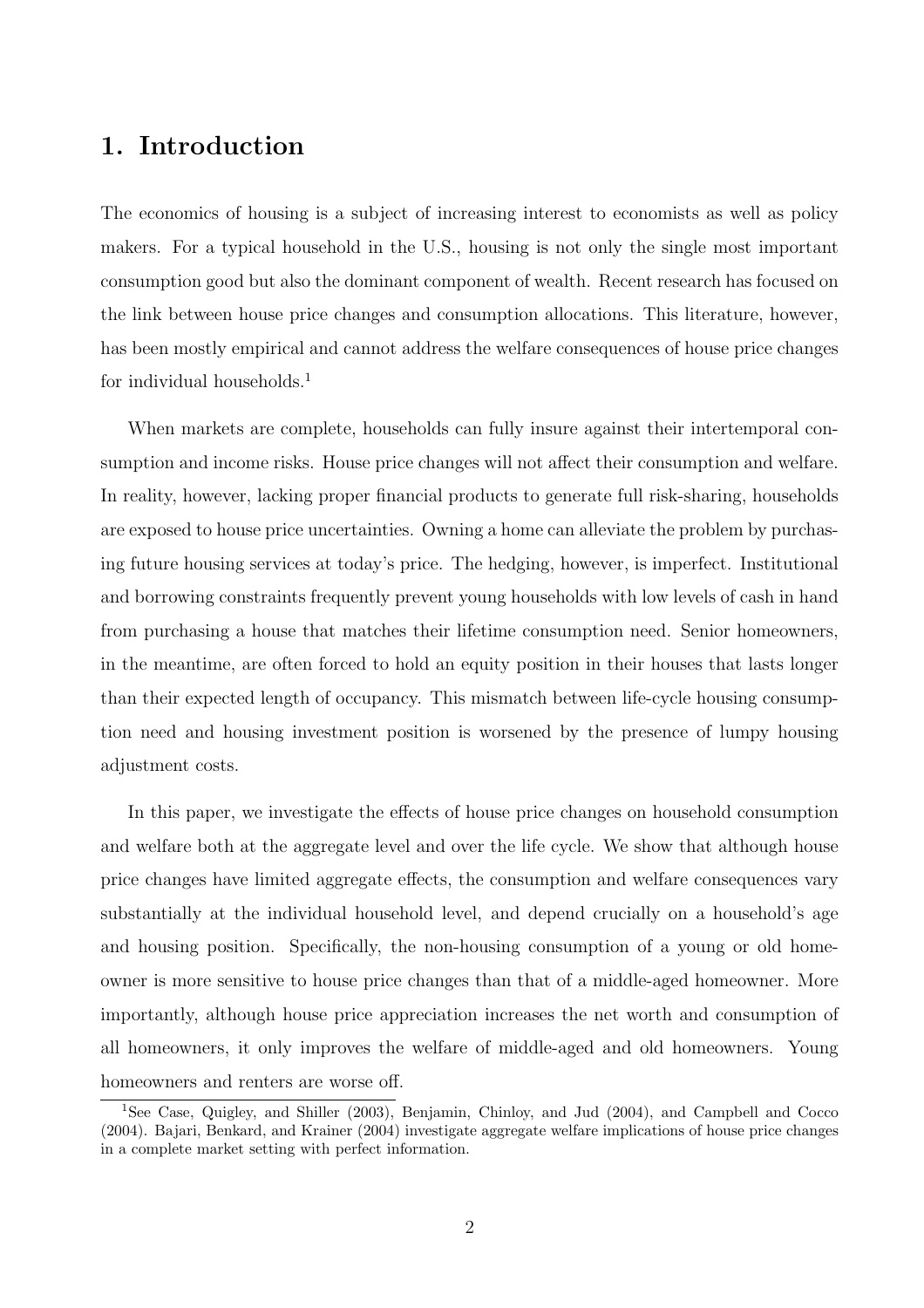These results stem from two key features of the model: the households' inability to insure against their lifetime income risks, and their inability to separate the dual role of housing as both a consumption good and an investment asset. A young homeowner is often liquidityconstrained because of his steep income profile and lack of access to credit. He is therefore more likely to take advantage of the relaxed collateral borrowing constraint afforded by house price appreciation and increase his non-housing consumption. An old homeowner has a short expected life horizon. Hence, he is more likely to capture the house wealth gains and increase his non-housing consumption accordingly. By contrast, a middle-aged homeowner has accumulated enough liquid savings to overcome the liquidity constraint and faces a relatively long expected life horizon. His consumption is thus least responsive to changes in house prices.

From the perspective of household welfare, house price appreciation does not lead to welfare improvement for all households. Young homeowners expect to upgrade their housing services as their income increases and their families expand. A positive house price shock, therefore, incurs net welfare losses for them, since the rise in the value of their existing homes is not large enough to compensate them for the rise in their lifetime housing costs. House price appreciation also lowers a renter's lifetime welfare, since he suffers from higher costs in acquiring housing services and yet does not receive any housing wealth gains. Only old homeowners receive net welfare gains.

Our paper extends the life-cycle consumption and savings literature that consists of, among many others, Zeldes (1989), Deaton (1991), and Carroll (1997), by explicitly introducing housing. The modeling strategy follows most closely that of Campbell and Cocco (2003), Cocco (2005), Fernandez-Villaverde and Krueger (2002), and Yao and Zhang (2005). While Campbell and Cocco (2003) examine a household's mortgage choice between a fixed rate loan and an adjustable rate loan, Cocco (2005) and Yao and Zhang (2005) study the effects of housing positions and house price risk on the portfolio allocation of liquid assets between stocks and bonds. Fernandez-Villaverde and Krueger (2002) investigate the role of durable goods in households' consumption and savings decisions in steady state.

Our paper also complements the recent empirical work devoted to the study of the effects of house price changes on consumption changes by explicitly modeling their theoretical relationships at both the aggregate and household levels in a life-cycle economy. While confirming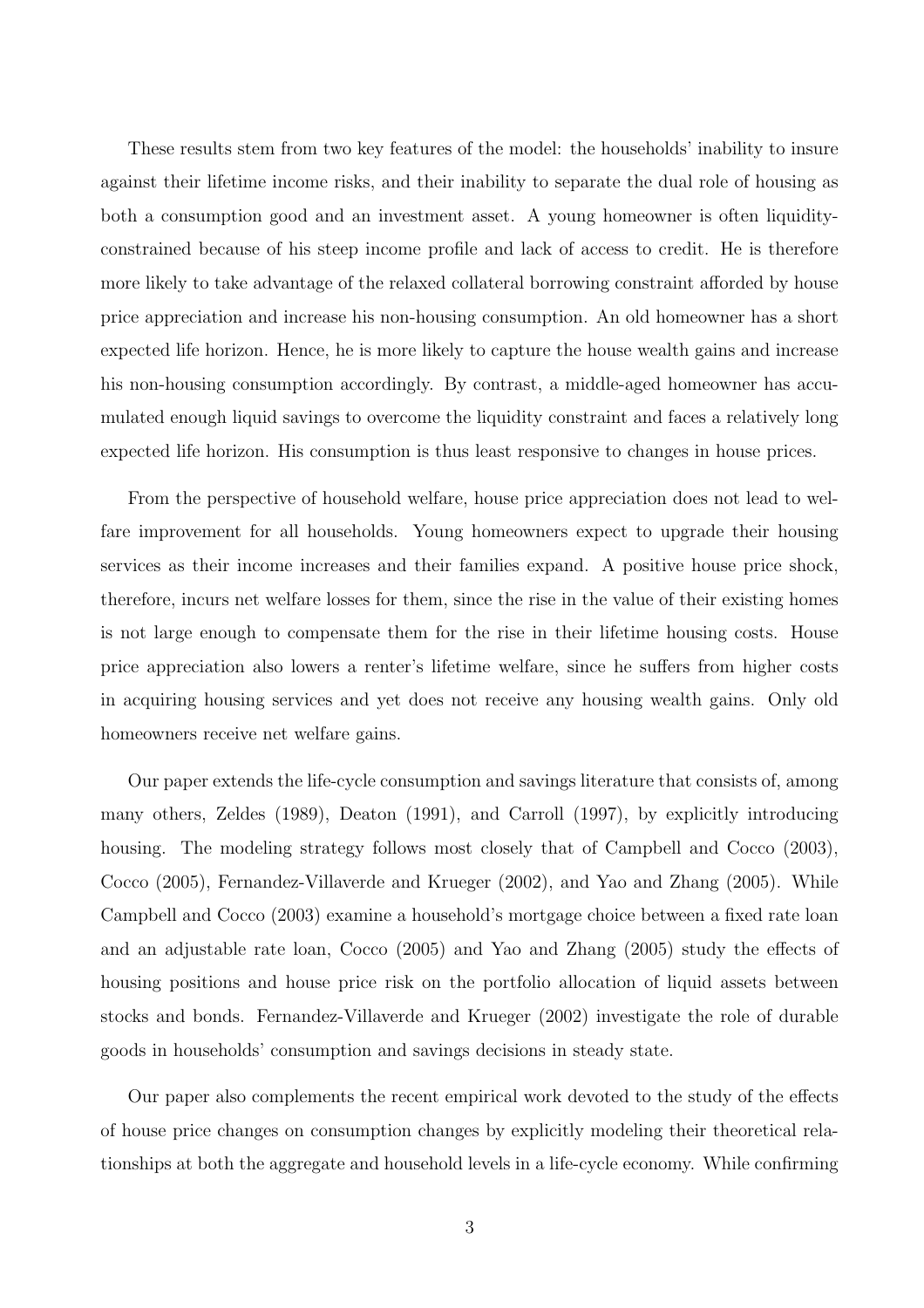the positive effects of housing wealth gains on aggregate consumption found in the literature, we demonstrate that these positive net worth and consumption gains vary substantially across households and have large heterogeneous welfare consequences.<sup>2</sup>

The rest of the paper is organized as follows. Section 2 introduces the model economy. Section 3 characterizes households' consumption, housing, and mortgage decisions. Section 4 analyzes the effects of a permanent house price shock on household consumption and welfare and contrasts the results with those derived from liquid wealth gains. Section 5 concludes.

# 2. The Model Economy

## 2.1. Preferences and Endowments

We consider an economy where a household lives at most for the length of time  $T(T > 0)$ . The probability that the household lives up to period  $t$  is given by the following survival function,

$$
F(t) = \prod_{j=0}^{t} \lambda_j, \quad 0 \le t \le T,\tag{1}
$$

where  $\lambda_j$  is the probability that the household is alive at time j conditional on being alive at time  $j - 1$ ,  $j = 0, ..., T$ . We set  $\lambda_0 = 1$ ,  $\lambda_T = 0$ , and  $0 < \lambda_j < 1$  for all  $0 < j < T$ .

The household derives utility from consuming a numeraire good  $C_t$  and housing services  $H_t$ , as well as from bequeathing wealth  $Q_t$ . The within-period utility takes the following modified Cobb-Douglas functional form,

$$
U(C_t, H_t; N_t) = N_t \frac{[(\frac{C_t}{N_t})^{1-\omega}(\frac{H_t}{N_t})^{\omega}]^{1-\gamma}}{1-\gamma} = N_t^{\gamma} \frac{(C_t^{1-\omega}H_t^{\omega})^{1-\gamma}}{1-\gamma},
$$
\n(2)

where  $N_t$  denotes the exogenously given effective family size, which captures the economies of scale in household consumption as argued in Lazear and Michael (1980). We denote the bequest function as  $B(Q_t)$ .

<sup>2</sup>Other related recent papers include Flavin and Yamashita (2002), Gervais (2002), Ortalo-Magne and Rady (2003), Chambers, Garriga, and Schlagenhauf (2004), Davis and Heathcote (2003), Hurst and Stafford (2004), and Sinai and Souleles (2005).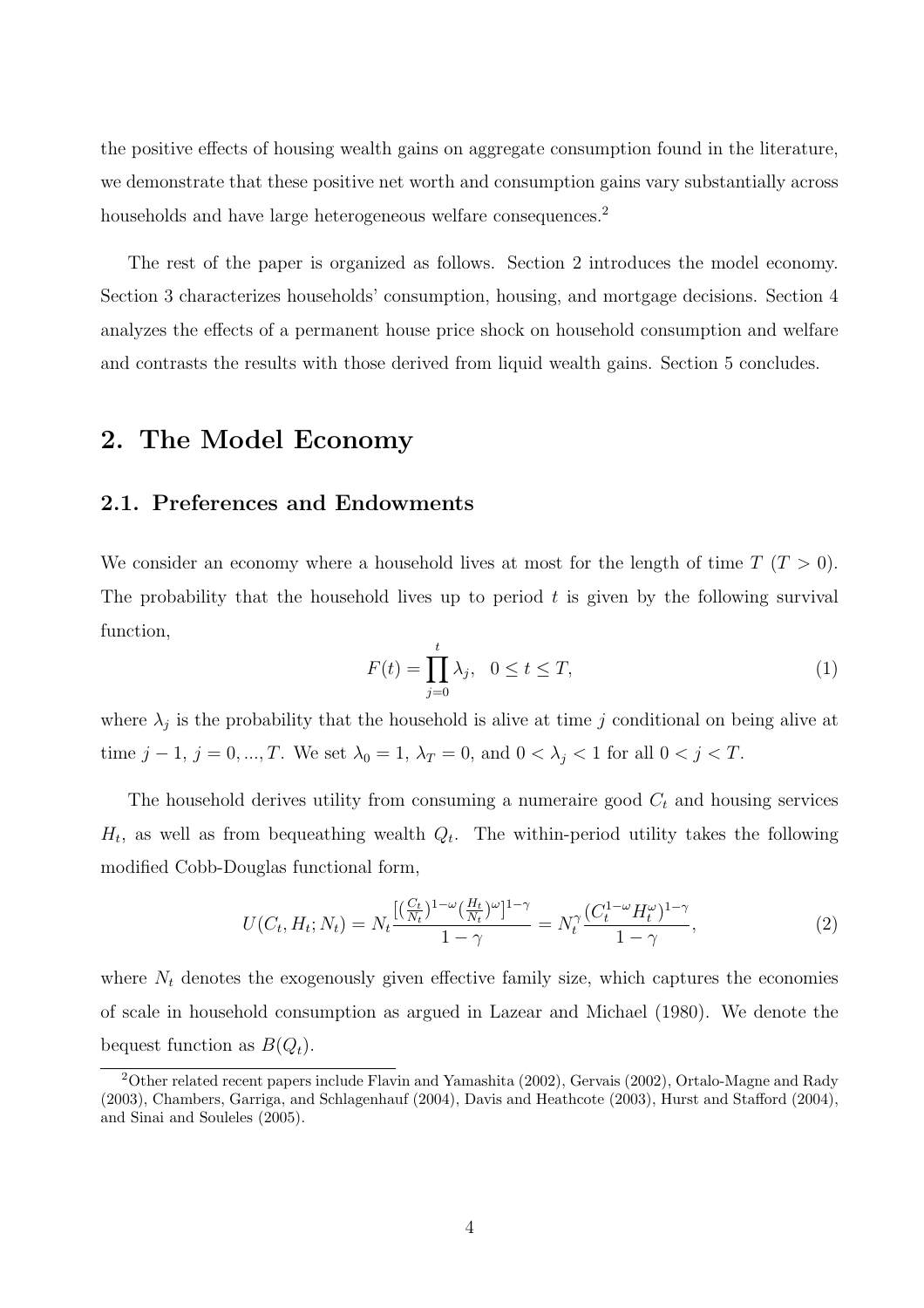In each period, the household receives income  $Y_t$ . Prior to the retirement age, which is set exogenously at  $t = J$   $(0 < J < T)$ ,  $Y_t$  represents labor income and is given by

$$
Y_t = P_t^Y \varepsilon_t,\tag{3}
$$

where

$$
P_t^Y = \exp\{f(t, Z_t)\} P_{t-1}^Y \nu_t
$$
\n(4)

is the permanent labor income at time t.  $P_t^Y$  has a deterministic component  $f(t, Z_t)$ , which is a function of age and household characteristics  $Z_t$ .  $\nu_t$  represents the shock to permanent labor income.  $\varepsilon_t$  is the transitory shock to  $Y_t$ . We assume that  $\{\ln \varepsilon_t, \ln \nu_t\}$  are independently and identically normally distributed with mean  $\{-0.5\sigma_{\varepsilon}^2, -0.5\sigma_{\nu}^2\}$ , and variance  $\{\sigma_{\varepsilon}^2, \sigma_{\nu}^2\}$ , respectively. Thus,  $\ln P_t^Y$  follows a random walk with a deterministic drift  $f(t, Z_t)$ .

After retirement, the household receives an income which constitutes a constant fraction  $\theta$  (0 <  $\theta$  < 1) of its preretirement permanent labor income,

$$
Y_t = \theta P_J^Y, \text{ for } t = J, ..., T. \tag{5}
$$

## 2.2. Housing and Mortgage Contracts

A household can acquire housing services through either renting or owning. A renter has a house tenure  $D_t^o = 0$ , and a homeowner has a house tenure  $D_t^o = 1$ . To rent, the household pays a fraction  $\alpha$  ( $0 < \alpha < 1$ ) of the market value of the rental house. To become a homeowner, the household pays a portion  $\rho$  ( $0 < \rho < 1$ ) of the house value as closing costs to secure the title and mortgage. The house price appreciation rate  $\tilde{r}_t^H$  follows an i.i.d. normal process with mean  $\mu$ <sub>H</sub> and variance  $\sigma_H^2$ . The shock to house prices is thus permanent and exogenous.<sup>3</sup>

<sup>3</sup>Flavin and Yamashita (2002), Campbell and Cocco (2003), and Yao and Zhang (2005) also assume that house price shocks are i.i.d. and permanent. Case, Quigley, and Shiller (2003) explore home price dynamics using data between 1982 and 2003. They find that home buyers' expectations are substantially affected by recent experience. Even after a long boom, home buyers typically have expectations that prices over the next 10 years will show double-digit annual price growth.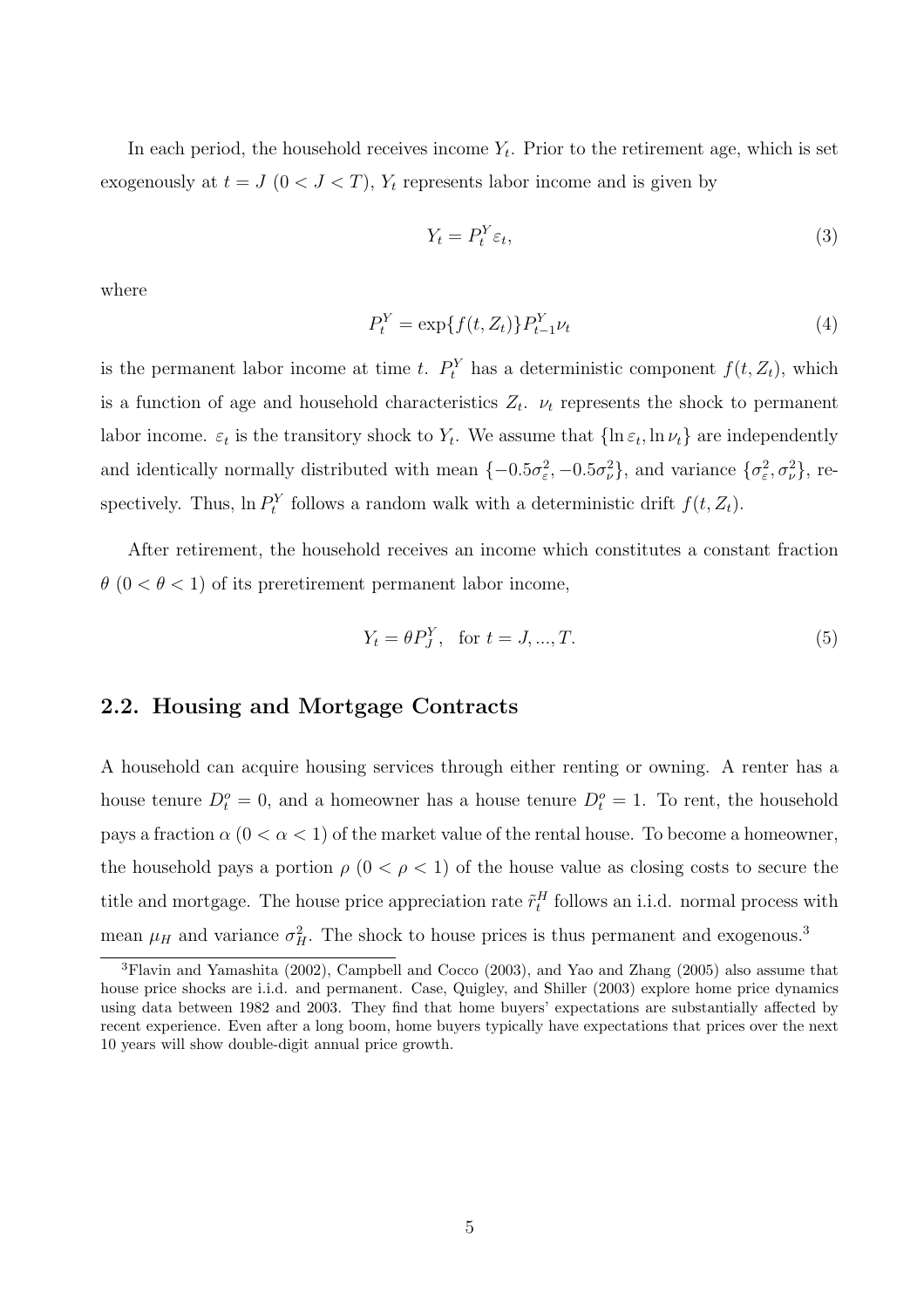A household can finance home purchases with a mortgage. We assume that a mortgage loan initiated at time t matures at  $T^A$ . The mortgage balance denoted by  $M_t$  needs to satisfy the following collateral constraint,

$$
0 \le M_t \le (1 - \delta) P_t^H H_t,\tag{6}
$$

where  $0 \le \delta \le 1$ .<sup>5</sup> The borrowing rate r is time-invariant and the same as lending rate. A homeowner is required to spend a fraction  $\psi$  ( $0 \le \psi \le 1$ ) of the house value on repair and maintenance in order to keep the house quality constant.

At the beginning of each period, the household receives a moving shock,  $D_t^m$ , that takes a value of 1 if the household has to move for reasons that are not modeled here, and 0 otherwise. The moving shock does not affect a renter's housing choice since moving does not incur any cost for him. When a homeowner receives a moving shock  $(D_t^m = 1)$ , he is forced to sell his house.<sup>6</sup> A homeowner who does not have to move for exogenous reasons can choose to liquidate his house voluntarily. The selling decision,  $D_t^s$ , is 1 if the homeowner sells and 0 otherwise. Selling a house incurs a transaction cost that is a fraction  $\phi$  ( $0 \le \phi \le 1$ ) of the market value of the existing house. Additionally, the full mortgage balance becomes due upon the sale of the home. Following a home sale, a homeowner faces the same decisions as a renter coming into period  $t$ .

If the homeowner does not have to move for exogenous reasons and chooses to stay in the house, he has the option to convert some home equity to liquid wealth through a "cash-out" mortgage refinancing.  $D_t^r$  denotes the refinancing decision by the homeowner that takes a value of 1 if the homeowner refinances his mortgage, and 0 otherwise. Refinancing requires a cost that is a fraction  $\tau$  ( $0 \leq \tau \leq 1$ ) of the house value. If the household decides not

<sup>4</sup>This specification of mortgage loan term follows Campbell and Cocco (2003). It eliminates time-tomaturity as a separable state variable and considerably simplifies the problem.

<sup>5</sup>By applying collateral constraints to both newly initiated mortgages and ongoing loans, we effectively rule out default. Default on mortgages is relatively rare in reality. According to the Mortgage Bankers Association, the seasonally adjusted three-month default rate for a prime fixed-rate mortgage loans is around 2 percent.

<sup>6</sup>We assume that house prices in the old and new locations are the same. In practice, however, house prices can differ across locations as in Sinai and Souleles (2005).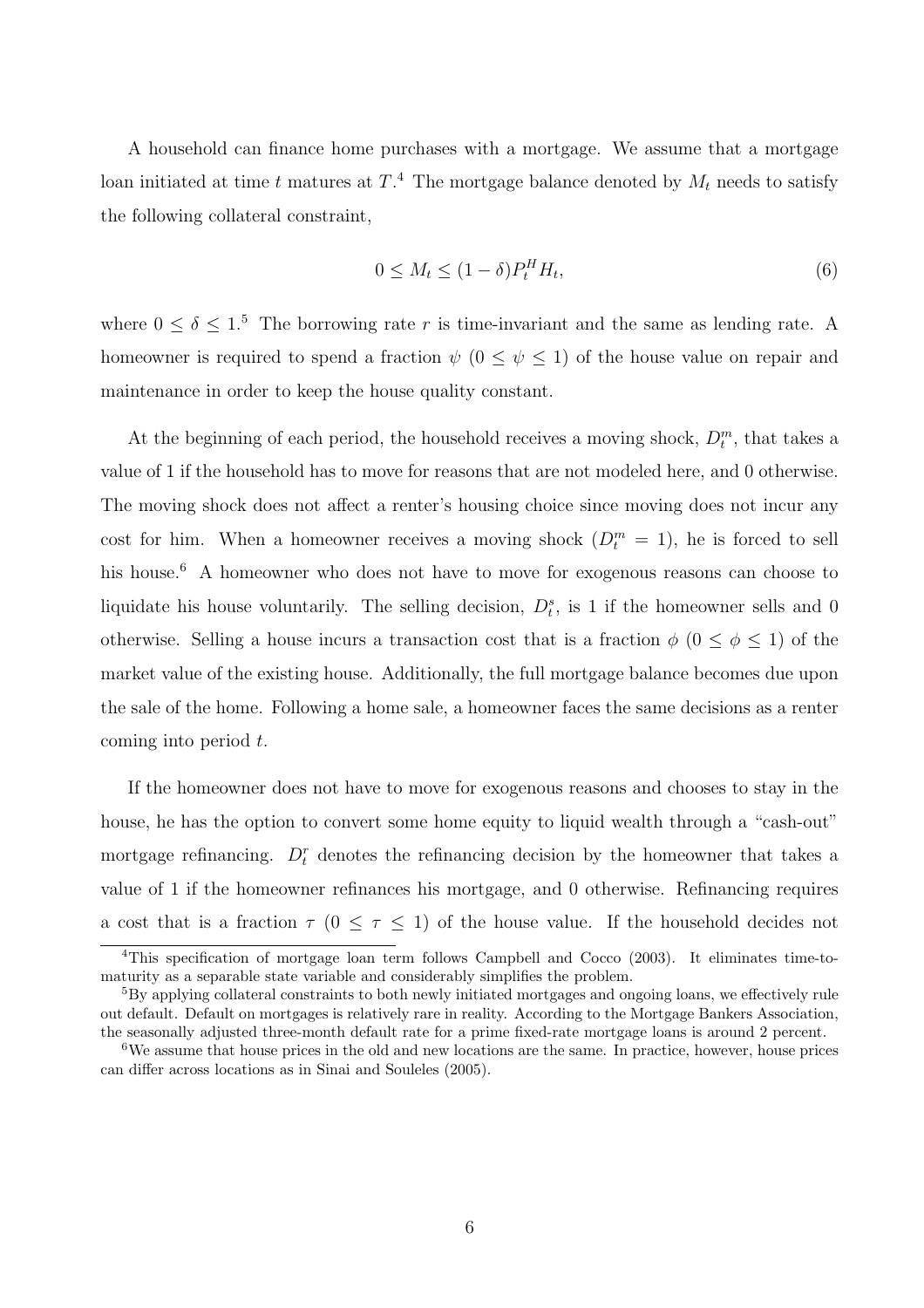to refinance, it needs to pay down its mortgage balance according to either the fixed-rate mortgage amortization schedule set at the mortgage initiation,<sup>7</sup>

$$
M_t = M_{t-1}(1+r) - \frac{M_{t-1}}{\sum_{j=t}^{T} (1+r)^{t-j-1}} = \frac{1 - (1+r)^{t-T}}{1 - (1+r)^{t-T-1}} M_{t-1},\tag{7}
$$

or the collateral borrowing constraint (equation 6). We use  $\bar{l}_t = \frac{M_{t-1}(1+r)}{P^H H_{t-1}}$  $\frac{H_{t-1}(1+r)}{P_t^H H_{t-1}}$  to denote the household's beginning-of-the-period mortgage loan-to-value ratio, and  $l_t = \frac{M_t}{P^{H}_t}$  $\frac{M_t}{P_t^H H_t}$  to denote the mortgage loan-to-value ratio upon mortgage initiation, mortgage payment, or refinancing.

## 2.3. Liquid Assets

In addition to holding home equity, a household can save in liquid assets which earn the same constant riskfree rate  $r$  as the borrowing rate. As a result, all mortgage refinances in our model are for consumption purposes only. We denote the liquid savings as  $S_t$  and assume that households cannot borrow non-collateralized debt, i.e.,

$$
S_t \ge 0, \quad \text{for } t = 0, ..., T. \tag{8}
$$

# 2.4. Wealth Accumulation and Budget Constraints

We denote the household's spendable resources or "wealth" upon home sale by  $Q_t$ .<sup>8</sup> It follows that for a renter  $(D_{t-1}^o = 0)$ ,

$$
S_{t-1}(1+r) + P_{t-1}^{Y} \exp\{f(t, Z_t)\} \nu_t \varepsilon_t = Q_t,
$$
\n(9)

and for a homeowner  $(D_{t-1}^o = 1)$ ,

$$
S_{t-1}(1+r) + P_{t-1}^{Y} \exp\{f(t, Z_t)\} \nu_t \varepsilon_t + P_{t-1}^{H} H_{t-1}(1+\tilde{r}_t^H)(1-\phi) - M_{t-1}(1+r) = Q_t.
$$
 (10)

The intertemporal budget constraint, therefore, can be written as follows:

<sup>7</sup>Under an equal lending and borrowing rate, when refinancing is costly, a household always wishes to carry the maximum mortgage balance.

<sup>8</sup>Under this definition, conditional on selling his house, a homeowner's problem is identical to that of the renter and depends only on his age t, permanent income  $P_t^Y$ , and liquidated wealth  $Q_t$ .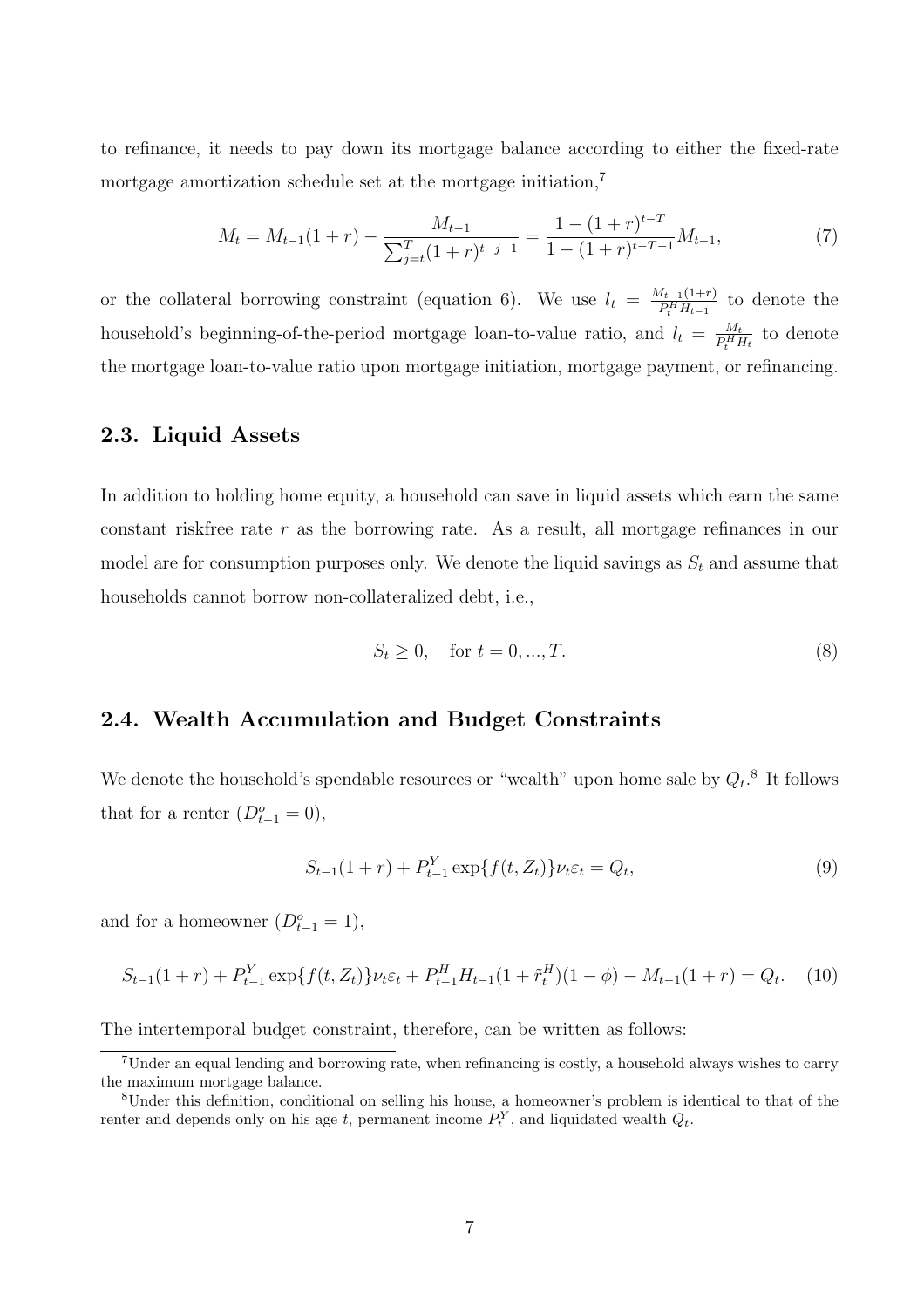(1) For a renter or a homeowner who decides to sell his house, if he chooses to rent in the current period  $(D_{t-1}^o = D_t^o = 0$ , or  $D_{t-1}^o = D_t^s = 1$  and  $D_t^o = 0$ :

$$
Q_t = C_t + S_t + \alpha P_t^H H_t. \tag{11}
$$

(2) For a renter or a homeowner who decides to sell his house, if he chooses to buy a home in the current period  $(D_{t-1}^o = 0 \text{ and } D_t^o = 1, \text{ or } D_{t-1}^o = D_t^s = D_t^o = 1)$ :

$$
Q_t = C_t + S_t + (1 - l_t + \psi + \rho)P_t^H H_t.
$$
\n(12)

(3) For a homeowner who decides to stay in the existing house without refinancing his mortgage in the current period  $(D_{t-1}^o = D_t^o = 1$  and  $D_t^s = D_t^r = 0$ ,

$$
Q_t = C_t + S_t + (1 - l_t + \psi - \phi)P_t^H H_{t-1}.
$$
\n(13)

(4) For a homeowner who decides to stay in the existing house and refinance his mortgage in the current period  $(D_{t-1}^o = D_t^o = D_t^r = 1$  and  $D_t^s = 0$ ,

$$
Q_t = C_t + S_t + (1 - l_t + \psi + \tau - \phi) P_t^H H_{t-1}.
$$
\n(14)

### 2.5. The Optimization Problem

We assume that upon death, a household distributes its spendable resources  $Q_t$  among "L" beneficiaries to finance their numeraire good consumption and housing services through renting for one period. Parameter "L" thus controls the strength of bequest motives. Under Cobb-Douglas utility, this assumption results in the beneficiary's expenditure on numeraire good and housing service consumption at a fixed proportion  $(\frac{1-\omega}{\omega})$ . Then the bequest function is defined by

$$
B(Q_t) = L^{\gamma} \frac{[Q_t(\omega/\alpha P_t^H)^{\omega}(1-\omega)^{1-\omega}]^{1-\gamma}}{(1-\gamma)}.
$$
\n(15)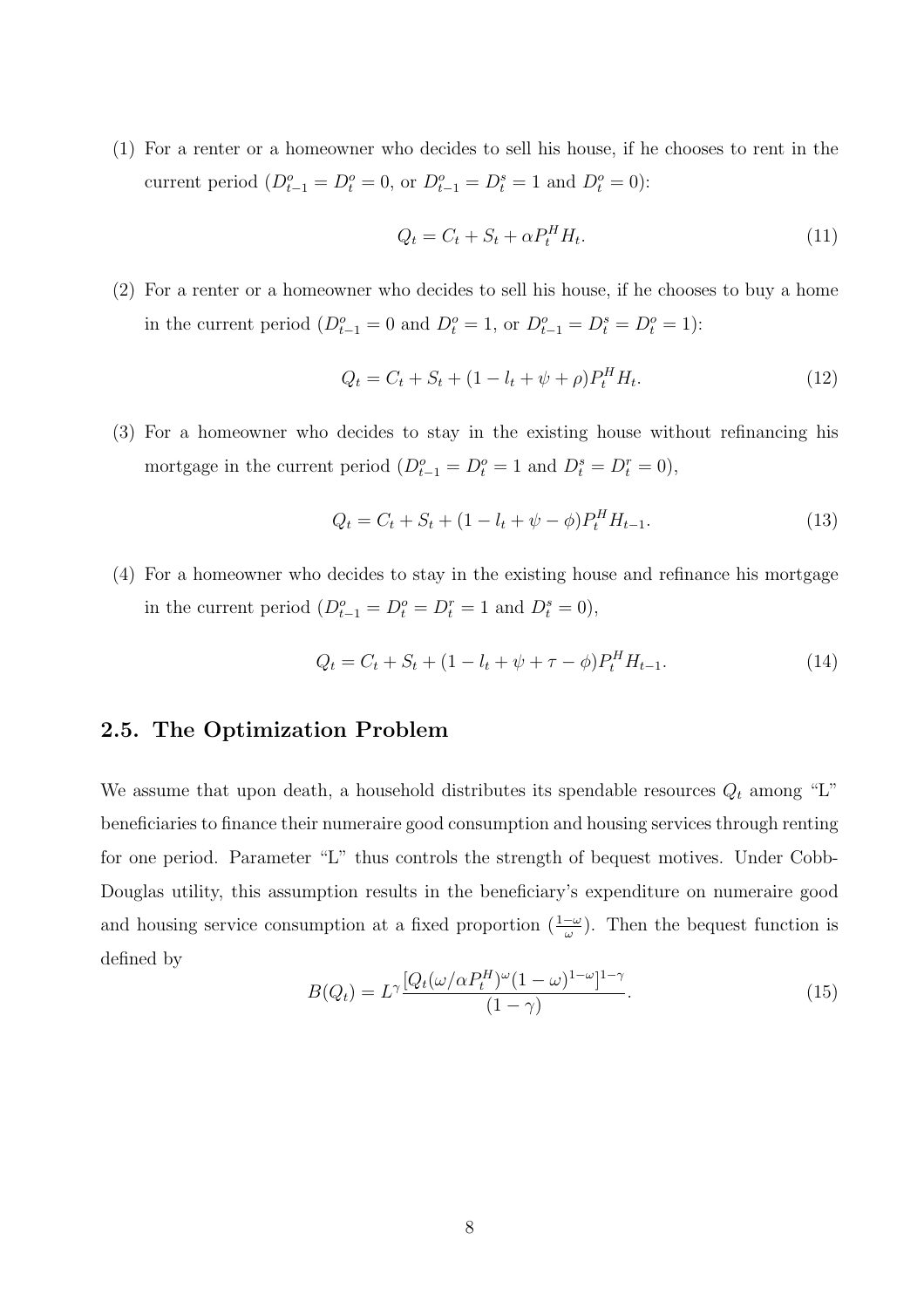The household solves the following optimization problem at time  $t = 0$ , given its house tenure status  $(D_{-1}^o)$ , after-labor income wealth  $(Q_0)$ , permanent labor income  $(P_0^Y)$ , house price  $(P_0^H)$ , housing stock  $(H_{-1})$ , and mortgage balance  $(M_{-1}(1+r))$ :

$$
\max_{\{C_t, H_t, S_t, D_t^s, D_t^s\}} E \sum_{t=0}^T \beta^t \Biggl\{ F(t) \ U(C_t, H_t; N_t) + \left[ F(t-1) - F(t) \right] B(Q_t) \Biggr\}, \tag{16}
$$

subject to the mortgage collateral borrowing constraint (equation 6), the mortgage amortization schedule (equation 7), the borrowing constraint on liquid asset (equation 8), wealth processes (equation 9 and 10), and the intertemporal budget constraints (equations 11 to 14).  $\beta$  is the time discount factor.

# 3. Model Calibration

In this section, we first calibrate the model parameters according to the U.S. economy. We then discuss the optimal decision rules for renters and homeowners, followed by the simulated life-cycle profiles of household consumption and saving.

## 3.1. Model Parameterization

The decision frequency is annual. A household enters the economy at age 20  $(t = 0)$ , and lives to a maximum of age 80 ( $T = 60$ ). The mandatory retirement age is 65 ( $J = 45$ ). The conditional survival rates are taken from the 1998 life tables of the U.S. National Center for Health Statistics (Anderson 2001). We use the 1995-2001 Survey of Consumer Finances (SCF) to calibrate the effective household size at each age  $(N_t)$ . Specifically, we first calculate the average effective household size by the age of household head using the equivalence scale from the U.S. Department of Health and Human Services (Federal Register 2001). We then obtain a life-cycle profile of effective family size, using the synthetic cohort technique as described in Appendix B. Moving probabilities are calibrated to the average migration rates for nonhousing related reasons between March 2001 and March 2002 in the Current Population Survey (CPS), as reported by the U.S. Census Bureau (2004).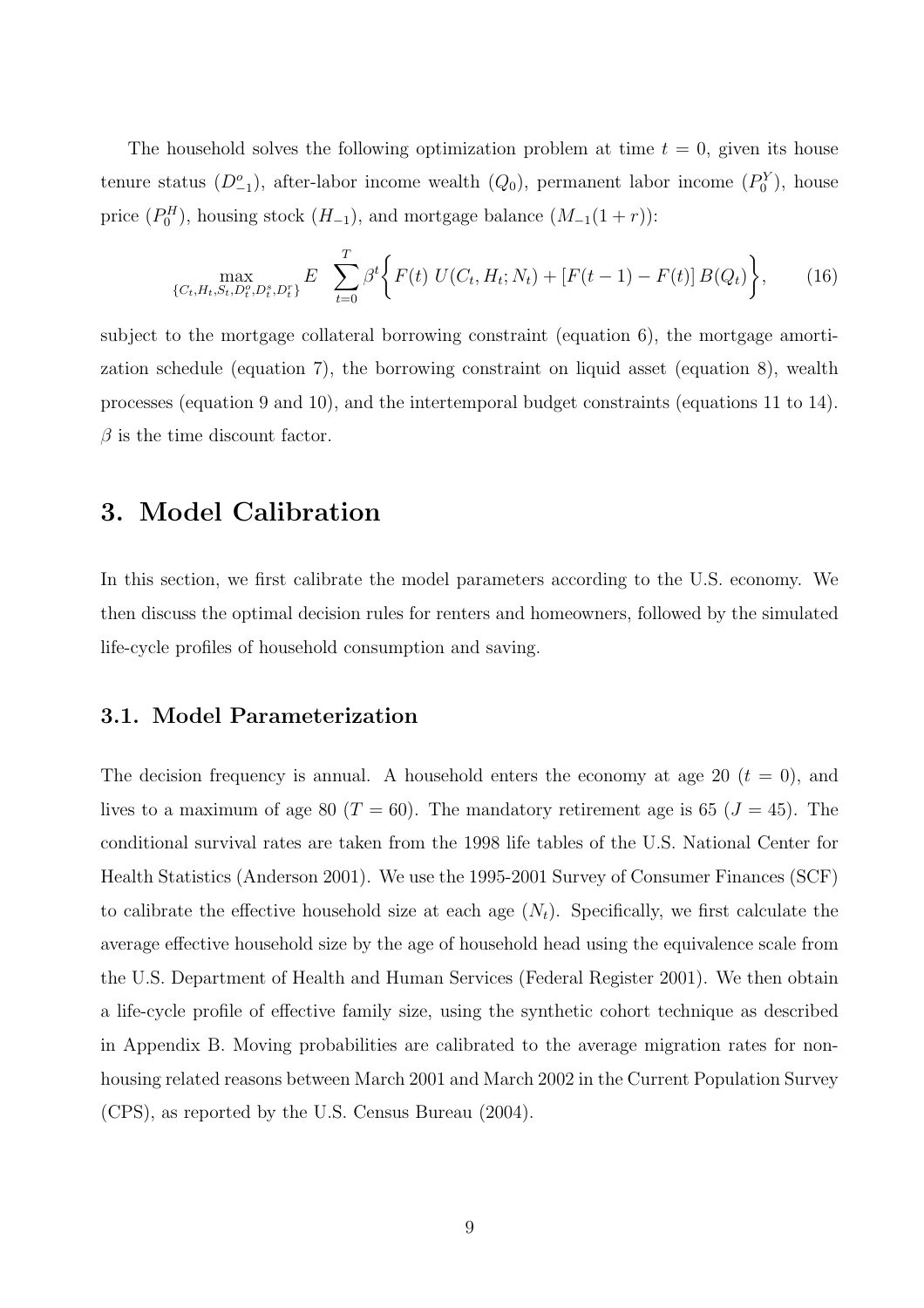For preferences, we set the relative risk aversion  $\gamma$  at 2. The housing preference parameter  $\omega$ is set at 0.20, the average share of household housing expenditures found in the 2001 Consumer Expenditure Survey. We use the parameters for income process for a high school graduate as reported in Cocco, Gomes, and Maenhout  $(2005)$ .<sup>9</sup> In particular, we choose values of 0.1 for the standard deviation of the permanent shock  $\sigma_{\nu}$  and 0.27 for the standard deviation of the transitory shock  $\sigma_{\varepsilon}$  prior to retirement. Income replacement ratio at retirement is set at 0.68. Storesletten, Telmer, and Yaron (2004) report similar estimates for labor income processes.

The riskfree rate  $r$  is set at 0.03, approximately the average annualized post-WWII real return available on T-bills. For parameters that capture institutional features of the housing market, we set the annual rental cost  $\alpha$  at 6 percent of the current house value. The annual maintenance and depreciation cost  $\psi$  is set at 1.5 percent of the house value, while the selling cost of a house  $\phi$  is 6 percent of the market value of the house, the conventional fee charged by real estate agents. The mortgage collateral constraint is set at 80 percent.<sup>10</sup> Our housing purchase cost  $\rho$  is 1.0 percent of house value.<sup>11</sup> The refinancing cost  $\tau$  is set at a relatively low 0.5 percent of the house value to implicitly allow for home equity access through home equity loans or home equity lines of credit in addition to mortgage refinances.

We assume that the housing appreciation rate  $\tilde{r}_t^H$  is serially uncorrelated and has a mean of zero, which fell within the empirical range estimated by Goetzmann and Spiegel (2000).<sup>12</sup> The housing return volatility  $\sigma_H$  is set at 0.115, similar to estimates in Campbell and Cocco (2003) and Flavin and Yamashite (2002). We further assume that there is no correlation between housing returns and shocks to labor income in order to isolate the effects of house price changes.

<sup>9</sup>The measurement of labor income used here is broadly defined to include unemployment compensation, welfare, and transfers.

<sup>10</sup>Using the 1995 American Housing Survey, Chambers, Garriga, and Schlagenhauf (2004) calculate that the down payment fraction for first time home purchases is 0.1979 while the fraction for households that previously owned a home is 0.2462.

<sup>&</sup>lt;sup>11</sup>Benett, Peach, and Peristiani (2001) report that an industry standard for the transaction cost for a new mortgage, excluding any up front points paid to the lender, is between 1 percent and 1.5 percent of the mortgage amount, or between 0.8 percent and 1.2 percent of the house value, assuming a 80 percent mortgage loan-to-value ratio.

<sup>&</sup>lt;sup>12</sup>Based on 80 quarters of housing index data between March 1980 and March 1999, Goetzmann and Spiegel (2000) estimate that the real housing returns for the 12 largest Metropolitan Statistical Areas (MSAs) vary from -1.0 percent to 3.46 percent.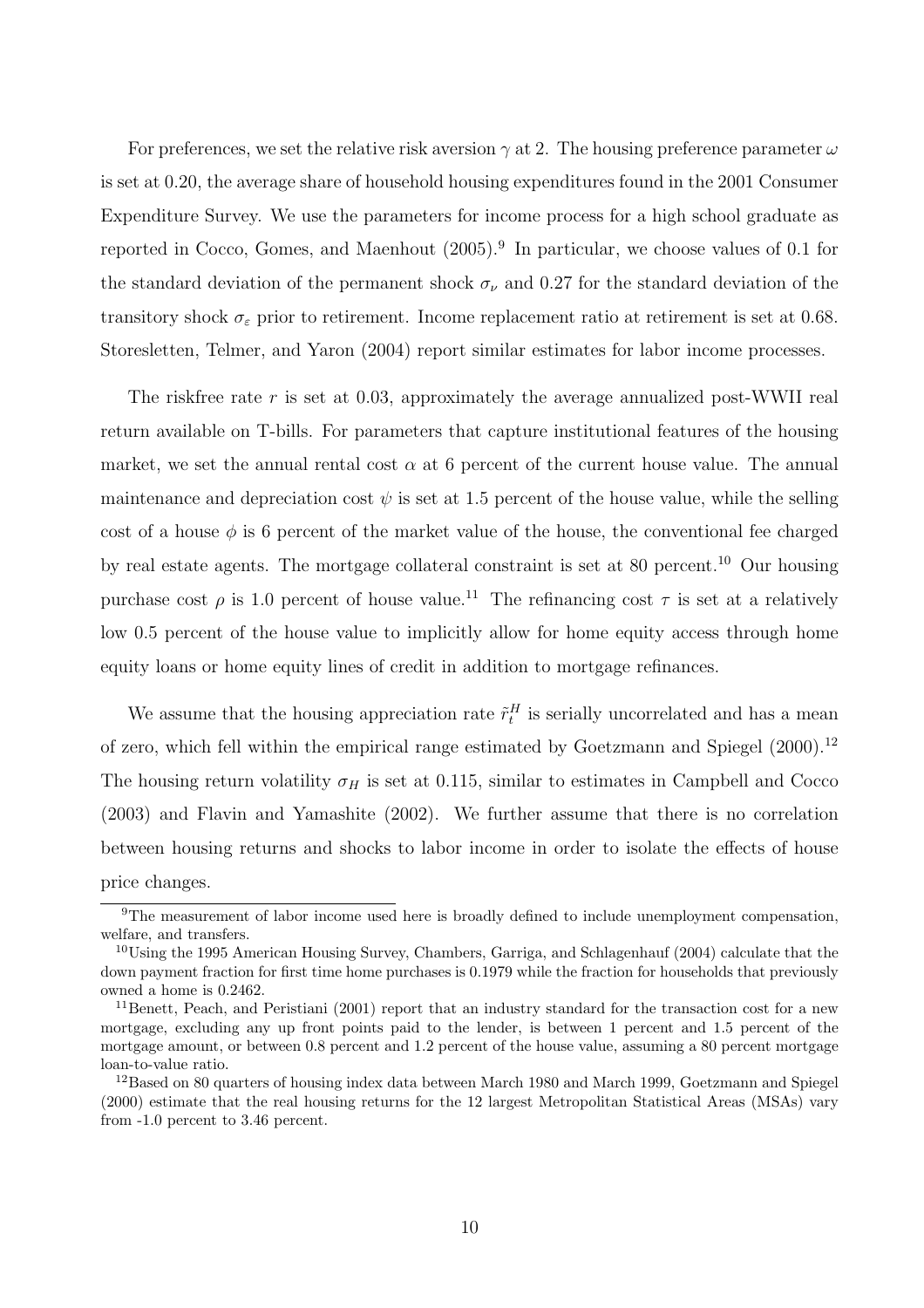Finally, we choose the discount rate  $\beta$ , and the bequest strength parameter L to match the average wealth-labor income ratios and home ownership rates over the representative household's life cycle as observed in the U.S. economy. Table 1 summarizes our model parameterization. Details on obtaining a numerical solution are provided in Appendix A. To gain further insights of the model, we now turn to households' optimal decision rules, followed by simulated life-cycle consumption and saving profiles.

## 3.2. Optimal Housing and Consumption Decision Rules

#### 3.2.1. A Renter's Optimal Decisions

A household entering the current period as a renter is described by its age  $(t)$  and wealthpermanent labor income ratio  $(\frac{Q_t}{P_t^Y})$ . Figure 1 presents the renter's optimal house tenure choice. The solid line represents the wealth-labor income ratio at which the household is indifferent between renting and owning. The household buys a home when its wealth-labor income ratio is above this line, and continues to rent otherwise. Under our parameterization, on average, renting costs more per period than owning the same house, i.e.  $\alpha > r + \psi$ . However, due to house purchasing and selling costs, a household prefers to own a house that matches its life-cycle income and wealth profiles so that the expected tenure in the house is sufficiently long. A household with a large amount of wealth on hand can afford the down payment for a house of desired value and therefore benefits more from home ownership.

The wealth-income ratio that triggers home ownership initially decreases with the household's age. This result is driven by the household's life-cycle income and mobility profiles. Since a young household faces high income growth rates, its desired house is large relative to its current income. A higher wealth-labor income ratio is needed to satisfy house down payment requirement to trigger home ownership. Additionally, young households have higher exogenous mobility rates which also raise the cost of owning. As the household approaches the terminal period, the threshold wealth-income ratio for home ownership moves up sharply reflecting the increasing importance of bequest motive, which is defined as a function of the bequeathed wealth net of house liquidation cost.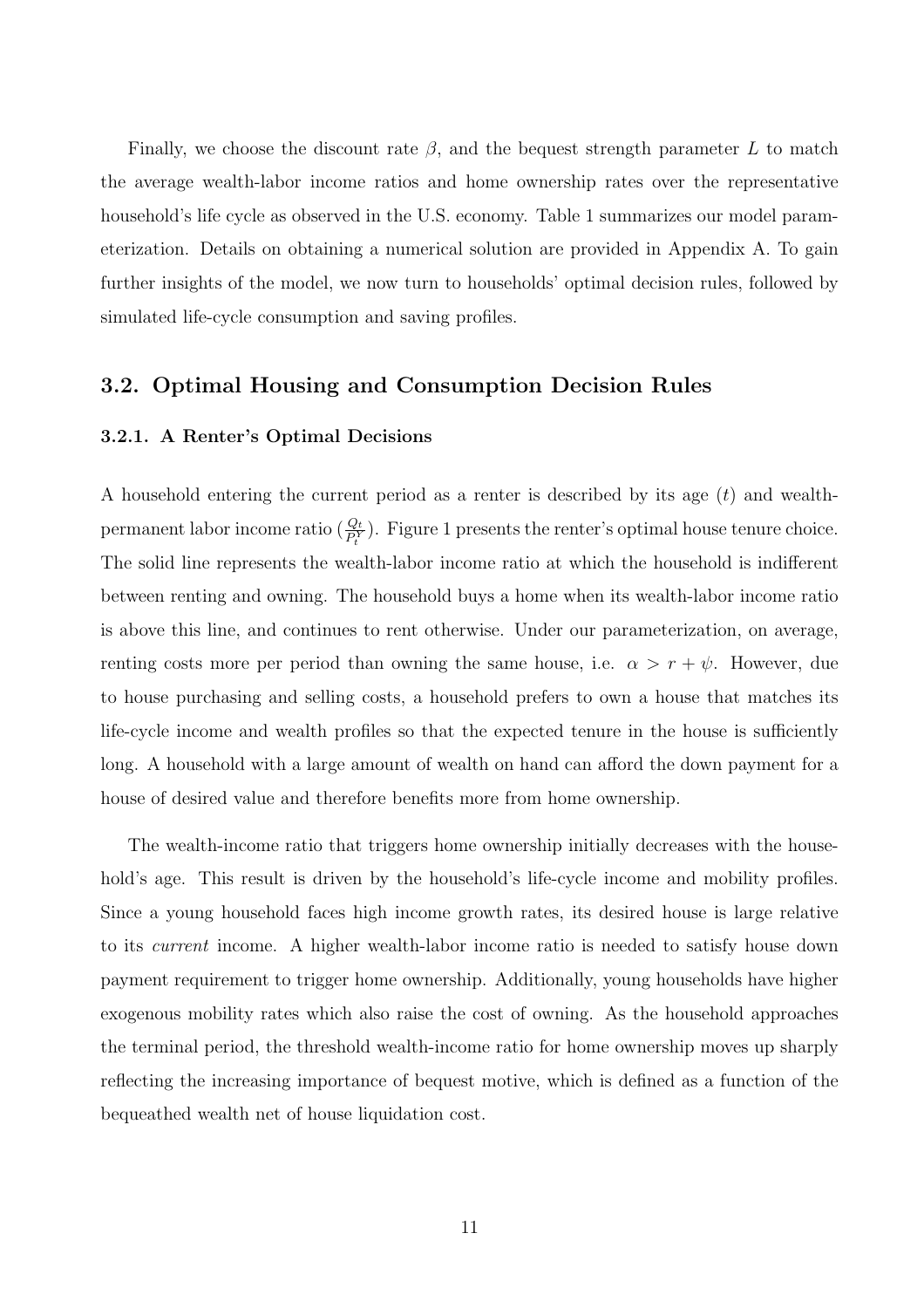A renter's consumption and savings functions are similar to those identified in the precautionary savings literature with liquidity constraints (figures 2 and 3). At low wealth levels, a renter continues to rent and spends all his wealth on numeraire goods and rent payments. At slightly higher wealth levels, a renter saves a fraction of the wealth in liquid assets for intertemporal consumption smoothing and housing down payment. Note upon making a down payment toward purchasing a home, the household's liquid savings drop substantially.

#### 3.2.2. A Homeowner's Optimal Decisions

A household entering the current period as a homeowner is characterized by its age  $(t)$ , wealthincome ratio  $(\frac{Q_t}{P_t^Y})$ , house value-income ratio  $(\frac{P_t^H H_{t-1}}{P_t^Y})$  $\frac{H_{H_{t-1}}}{P_t^Y}$ , and mortgage leverage ratio  $\left(\frac{M_{t-1}(1+r)}{P_t^H H_{t-1}}\right)$ . Figure 4 plots a homeowner's endogenous house liquidation and mortgage refinancing decisions as a function of the household's beginning-of-the-period mortgage loan-to-value ratio and house value-income ratio, while holding his wealth-income ratio constant.<sup>13</sup> There are four regions of (in)actions: (1) the non-admissible region (N.A.) – the homeowner's mortgage loanto-value ratio and house value-income ratio cannot take combinations in this region; (2) the stay region (STAY) – the homeowner stays in his existing house without mortgage refinancing; (3) the stay and refinance region (REFI) – the homeowner stays in his house and refinances his mortgage; and (4) the sell region (SELL) – the homeowner sells his house.<sup>14</sup>

Since a homeowner cannot take on unsecured debt, the value of his home equity cannot exceed his total wealth. The boundary of the non-admissible region is defined by  $(1 - \overline{l}_t \phi$ ) $P_t^H H_{t-1} = Q_t$ . The homeowner stays in the house when his house value-labor income ratio is not too far from the optimal level he would have chosen as a renter. If he stays in the house, the homeowner can convert some home equity into liquid form through refinancing. This occurs when the homeowner's home equity is a large fraction of his total wealth, i.e., when his mortgage loan-to-value ratio is low or when his house value-wealth ratio is high.

For a homeowner who stays in his house, the composition of his wealth affects his nonhousing consumption. More precisely, for a given house value-income ratio, as his leverage ratio decreases, the homeowner's liquid savings drop (figure 6), which in turn reduces his

<sup>&</sup>lt;sup>13</sup>A homeowner that received an exogenous positive moving shock  $(D_t^m = 1)$  has to sell the house and his subsequent consumption and housing decisions are identical to those of a renter.

<sup>&</sup>lt;sup>14</sup>For figures 4, 5, and 6, we hold the household age at 50 and the wealth-income ratio at 2.0.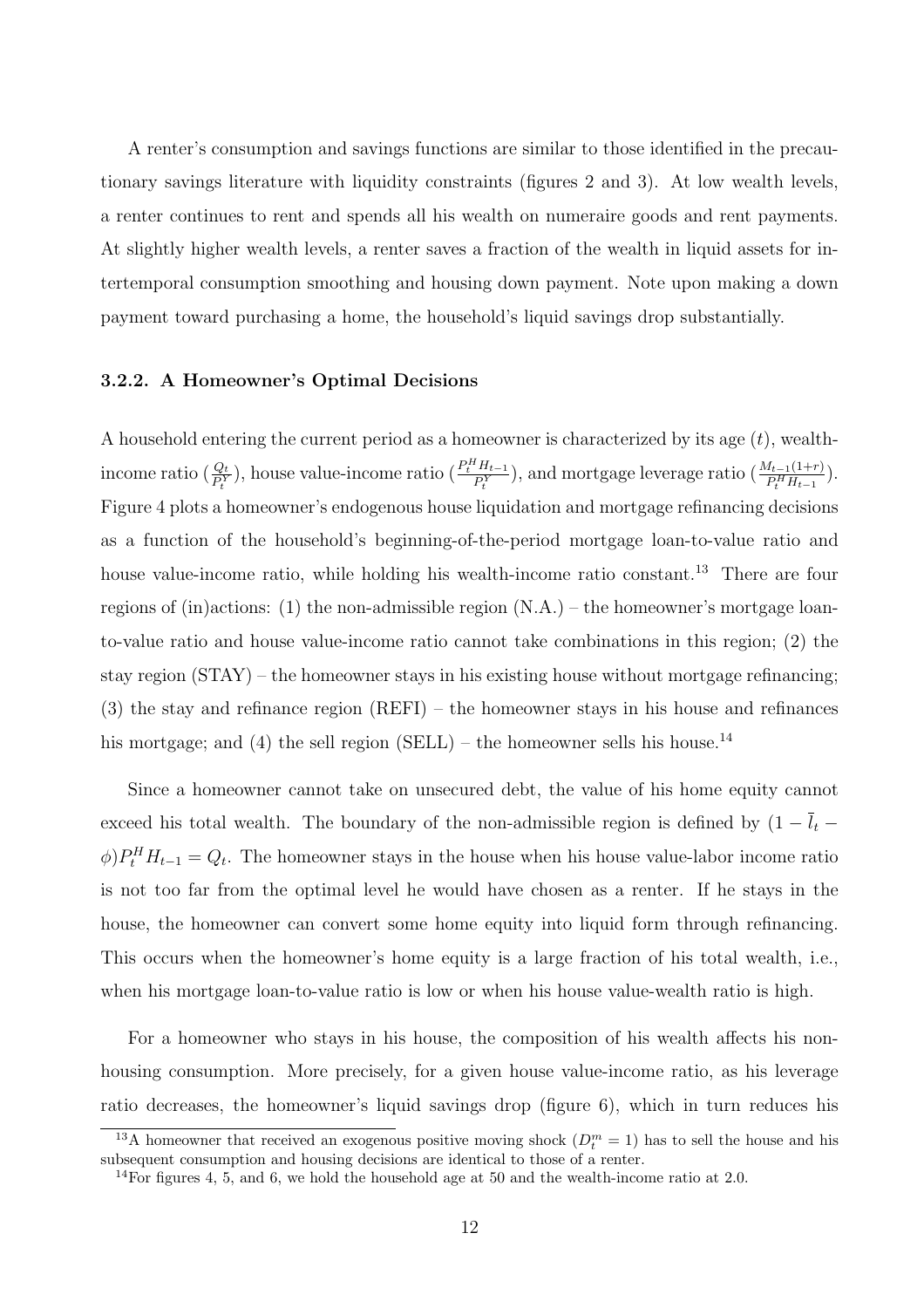non-housing consumption (figure 5). When the level of liquid assets becomes too low, the homeowner refinances his mortgage to gain access to illiquid home equity. The additional "cash" leads to immediate increases in both non-housing consumption and liquid savings.

## 3.3. Simulated Life-cycle Housing and Consumption Choices

We now examine a household's average life-cycle consumption and wealth accumulation through simulation. To do so, we first simulate permanent and transitory labor incomes, house prices, and moving shocks according to their respective governing stochastic processes. Then, we update state variables each period according to the optimal decision rules. For all simulated paths, households start at age 20 without housing or liquid wealth. We generate the timeseries profiles of the optimal decisions by taking the average of 2 million simulations from  $t = 0$  (age 20) to  $t = 60$  (age 80).

The life-cycle profiles generated in our calibrated economy (figure 7) are similar to those found in the data (figure  $8$ ).<sup>15</sup> Specifically, home ownership rate is hump-shaped over age (figure 7a), while mortgage leverage decreases steadily with age (figure 7b).<sup>16</sup> Simulated housing consumption demonstrates a hump shape over the life cycle, matching that obtained in the data (figure 7c). As in the consumption literature with liquidity constraint and precautionary savings motives, non-housing consumption exhibits a hump shape (figure not shown). Due to significant selling costs, the housing consumption does not drop as quickly as non-housing consumption after peaking in the household's early 50s.

The proportion of net worth tied up in home equity exhibits a U-shaped pattern over the life cycle, consistent with empirical evidence in figure 7d, as well as in Flavin and Yamashita (2002). Intuitively, when the household is young, most of its wealth is committed to its house. As the household ages, liquid assets gradually surpass home equity as a primary vehicle of saving. After retirement, the household draws down its liquid assets first to supplement

<sup>15</sup>Appendix B provides details on the empirical estimations of the life-cycle profiles of home ownership rate, mortgage leverage ratio, house value, and home equity-net worth ratio using a pseudo-panel constructed from the 1995-2001 Survey of Consumer Finances.

<sup>&</sup>lt;sup>16</sup>Compared to the data, the home ownership rate in our simulated economy increases more rapidly among young households. In addition, the average mortgage loan-to-value ratio generated by our model decreases more slowly prior to retirement than that in the data. These differences arise mainly due to the long amortization schedule assumed for the mortgage contract in the model, which substantially reduces the mortgage payments for young mortgage borrowers and makes housing more affordable.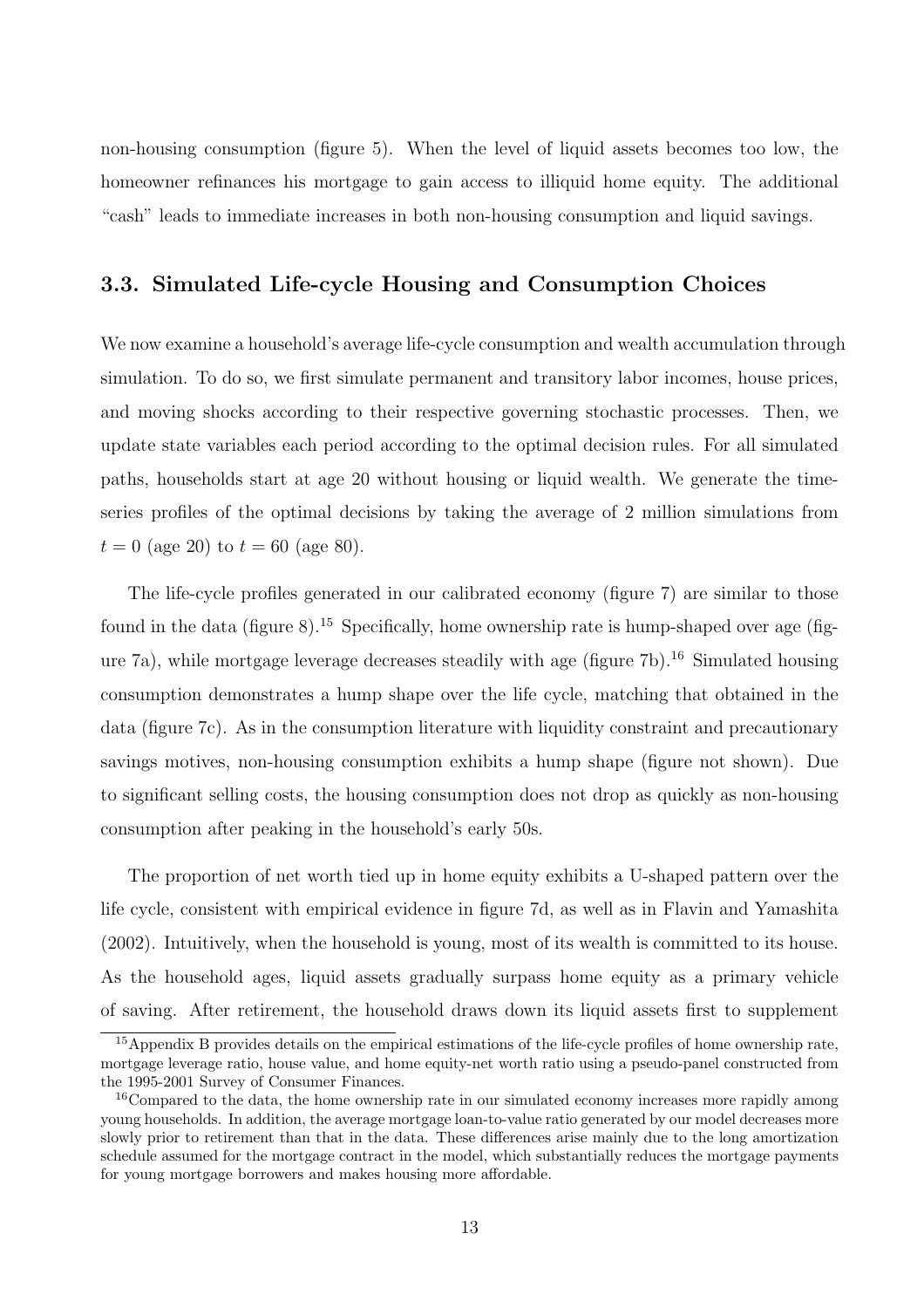retirement income in order to defer mortgage refinancing and house selling charges. Eventually, as a last resort, the household accesses housing wealth through mortgage refinancing or home sales to finance its retirement consumption.

The refinancing rate (figure not shown) demonstrates a bimodal pattern with young and old homeowners more likely to refinance than middled-aged homeowners. With equal lending and borrowing rates, a household refinances for consumption-smoothing purposes only. A young household does not have significant financial wealth and is more likely to be liquidityconstrained. Therefore, it benefits most from mortgage refinancing after a period of strong house appreciation. When an old homeowner has depleted his liquid savings, "cash-out" mortgage refinancing helps him further defer house selling costs and avoid the more expensive alternative means of acquiring housing services through renting.<sup>17</sup> By the terminal period, nearly 20 percent of all households in our simulation have sold their houses and switched back to renting, a number comparable to that reported by Venti and Wise (2000). The exit from home ownership is usually triggered by exogenous moving events.

Summary aggregate statistics for the benchmark model economy and their data counterparts are reported in Table 2. Our model generates statistics that replicate the targeted numbers reasonably well. However, the average net worth-labor income ratios are somewhat lower in the model than in the data for homeowners and renters respectively, while the home ownership rate is slightly higher.

# 4. Results

We now investigate the effects of house price changes on household consumption and welfare at both the aggregate levels and across individual households at different stage of the life cycle, using our benchmark economy. Then we explore the role of housing and mortgage adjustment costs. Lastly, we compare the effects of housing wealth gains to those from liquid asset.

<sup>&</sup>lt;sup>17</sup>Hurst and Stafford (2004) find evidence that households use home equity to smooth consumption. Recent studies also suggest that seniors take money out of their homes through reduced expenditures on routine maintenance, alterations, and repairs (see Gyourko and Tracy 2003, and Davidoff 2004) instead of refinances or reverse mortgages (Feinstein and McFadden 1989).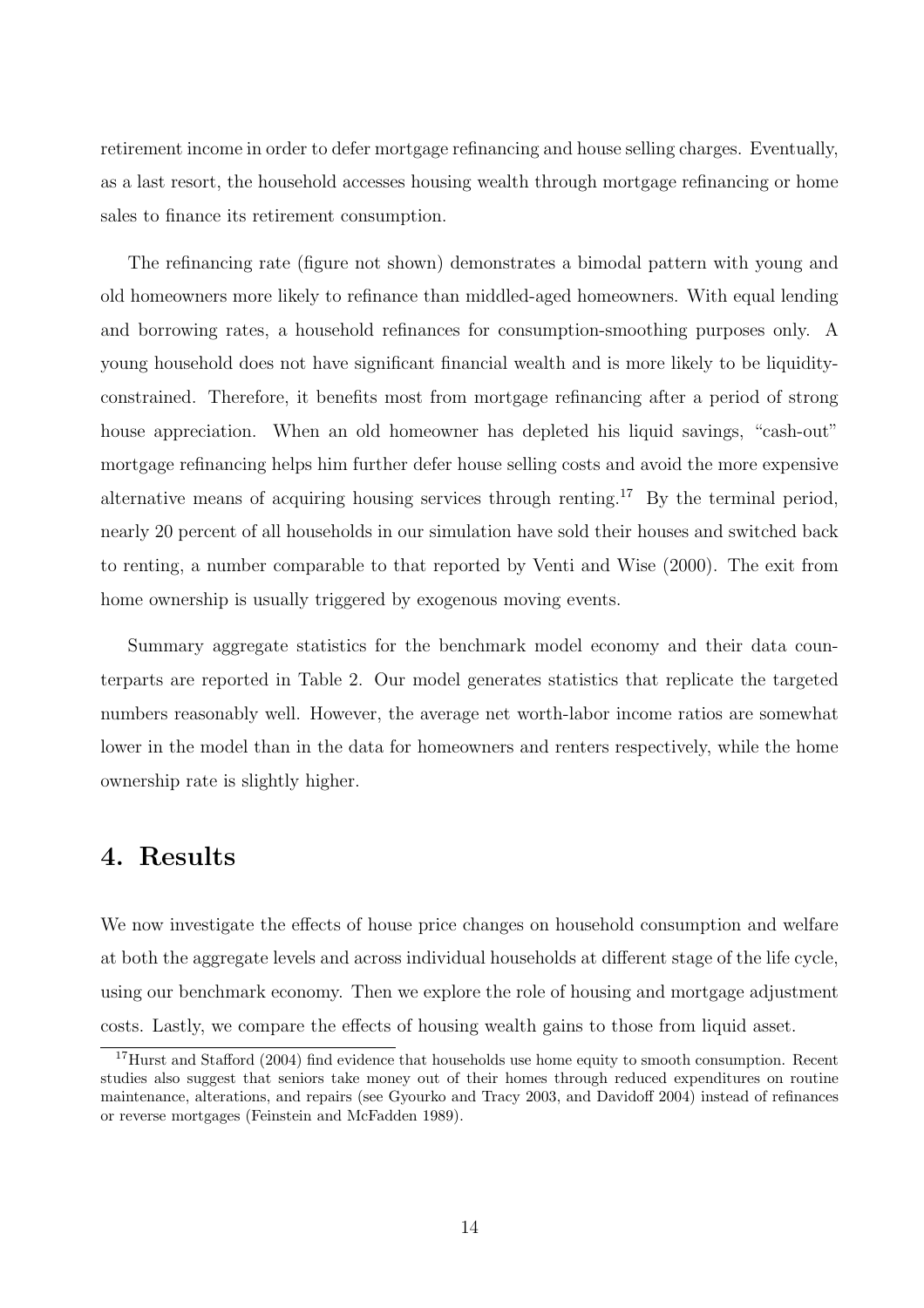To obtain the average effects of a permanent house price change on a household's consumption and welfare, for each age  $t$ , we separate households in our simulated economy into two groups: those who experienced a permanent house price appreciation and those who experienced a permanent house price depreciation. The two groups so constructed only differ in the house price shocks they receive at age  $t$ . Effectively, one can view the exercise as comparing the behavior of ex ante identical households in two different economic environments, one receiving a positive house price shock and the other receiving a negative house price shock.<sup>18</sup>

We focus on three economic variables: the average home ownership rate, the Marginal Propensity to Consume (MPC) out of housing wealth, and the household welfare. The MPC is calculated as the ratio of the mean consumption difference between households in the two different economic environments to the mean housing wealth difference.

Our welfare metric is defined as the necessary compensation to the households experiencing negative housing shocks that can bring their lifetime utility to the mean utility of households experiencing a positive house price shock. The compensation is in the form of a proportional increase in durable and non-durable consumptions for the remaining life span, as well as the bequeathed wealth upon death. Specifically, we first calculate by age the sum of value functions for the households experiencing a positive shock and a negative shock:

$$
\overline{V}_t^j = \sum_{i=1}^{K_t^j} V_t^{ij} = \sum_{i=1}^{K_t^j} \left[ v_t^{ij} \left( P_t^{Yij} / (P_t^{Hij})^{\omega} \right)^{1-\gamma} \right], \quad t = 0, ..., T, \text{ and } j = up, dn, \quad (17)
$$

where  $i$  is the index for the state of housing returns and  $i$  is the index for the heterogenous agents in state j.  $K_t^j$  $t<sub>t</sub>$  is the total number of agents at time t that fall in the j-th state of housing returns. Our utility cost measure can then be calculated as:<sup>19</sup>

$$
\Omega_t = \left(\frac{\overline{V}_t^{up}}{\overline{V}_t^{dn}}\right)^{\frac{1}{1-\gamma}} - 1.
$$
\n(18)

<sup>&</sup>lt;sup>18</sup>Recall that in each period, the stochastic shocks to moving, housing returns, permanent and temporary components of labor incomes are approximated by a sixteen-state Markov chain. The shocks are assumed to be independent of each other and uncorrelated over time. Therefore, with a large number of simulations, the ex ante distribution of the state variables – home ownership status, wealth-income ratio, house value-income ratio, and mortgage loan-to-value ratios – should be identical for households experiencing either positive or negative house price shocks ex post.

<sup>19</sup>Aiyagari and McGrattan (1998) adopt a similar measure of welfare in an infinite horizon economy.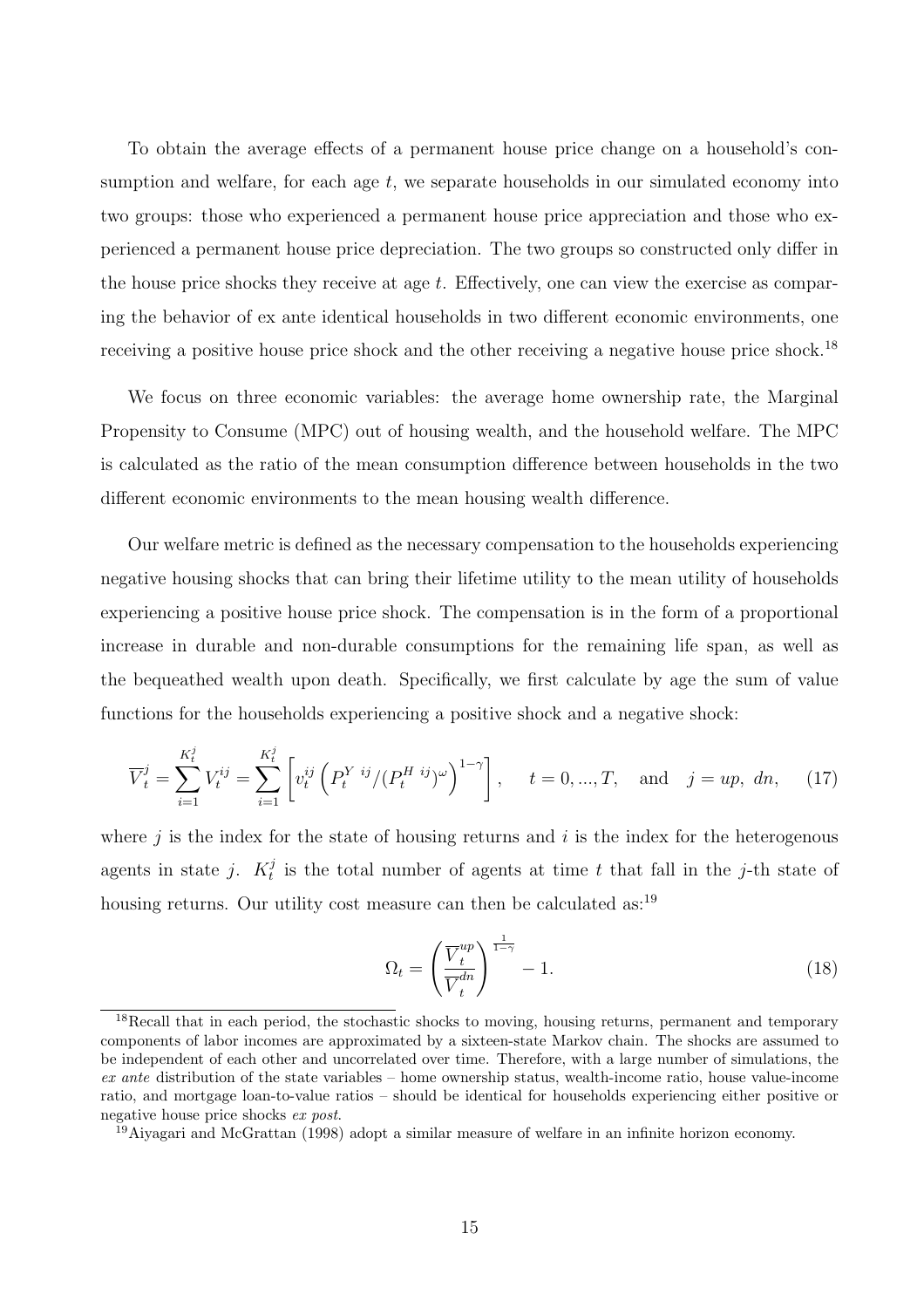# 4.1. The Effects of House Price Appreciation on Consumption and Welfare

Table 3 reports the effects of house price changes on aggregate consumption and welfare.<sup>20</sup> A permanent two standard-deviation change in house prices has a rather limited effect on aggregate home ownership rate and total household welfare, with the former increasing 0.44 percent and the latter decreasing 0.98 percent. The aggregate MPC, at 4.06 percent, is within the range of empirical estimates,  $21$  albeit at the lower end.

The effects of permanent house price changes on individual households vary significantly as depicted in figure 9. Here we examine, by age, changes in housing positions along both the extensive margin and the intensive margin, and changes in non-housing consumption, net worth, and total welfare.

Figure 9a presents home ownership transitions upon the realization of the house price shock for homeowners at the beginning of the period, and figure 9b presents housing positions conditional on a household being a homeowner both before ("in") and after ("out") housing adjustments for the current period. In our simulation, young homeowners are more likely to exit home ownership after a negative house price shock than after a positive price shock. This is because if the household experiencing a negative house price shock is forced to move and sell the house for exogenous reasons, its wealth-income ratio is more likely to fall below the triggering level for home ownership. By contrast, for middle-aged homeowners, the proportion of households exiting home ownerships is not sensitive to house price changes. These households have accumulated significant wealth and can sustain home ownership despite changes in house prices. The home ownership exit patterns for senior homeowners are very similar across too groups, and are largely caused by the exogenous mobility shocks.

Young homeowners who choose to stay as homeowners tend to upgrade to bigger houses after a negative house price shock and do not actively adjust their house sizes after a positive house price shock. Middle-aged and old homeowners, on the other hand, tend to downgrade to smaller houses after a positive house price shock and do not change housing sizes after

<sup>&</sup>lt;sup>20</sup>The statistics reported take into account the survival probability of households at different ages.

<sup>21</sup>Case, Quigley, and Shiller (2003) find that an additional dollar of house wealth increases household consumption by 3 to 15 cents. Benjamin, Chinloy, and Judd (2004) find the effect of housing wealth on household consumption of similar magnitude  $-8$  cents out of a dollar.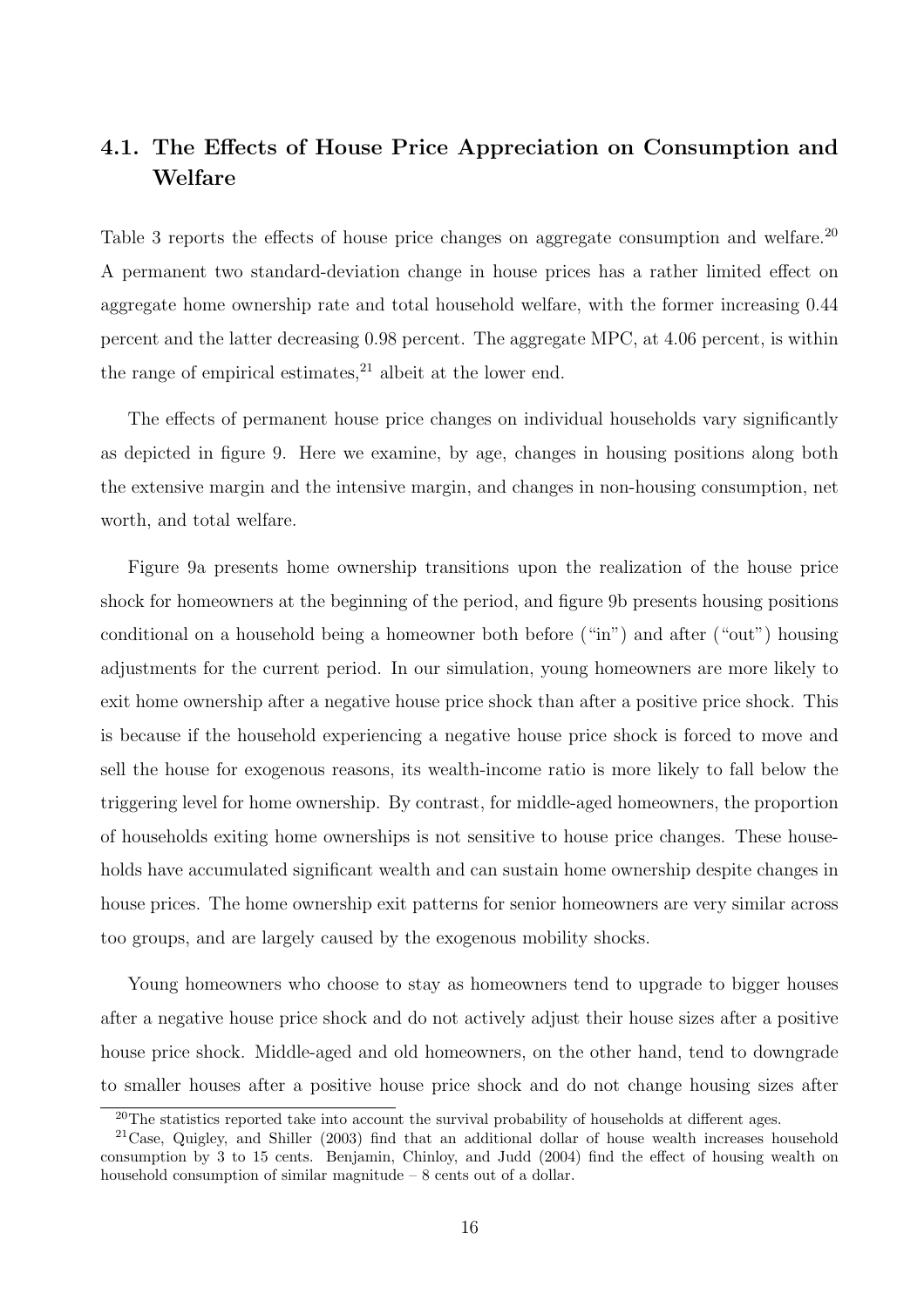a negative house price shock. This asymmetry is primarily driven by the hump-shaped lifecycle housing consumption profile. A house price appreciation substitutes for active house up-sizing for young homeowners and accelerates down-sizing for old homeowners. A house price depreciation, in comparison, substitutes for active house downsizing for old homeowners and accelerates up-sizing for young homeowners.

Figures 9c and 9d depict the impact of house price shocks on homeowners' non-housing consumption and net worth.<sup>22</sup> The hump-shaped housing consumption profile over the lifecycle leads to a hump-shaped distribution of housing wealth gains. Not surprisingly, across all ages, those who experienced a permanent house price appreciation spend more on nonhousing consumption than those who experienced a permanent house price depreciation. What is interesting, however, is that the non-housing consumption of young and old homeowners is more sensitive to house price changes than that of the middle-aged (figure 9e). As discussed earlier, young households are more likely to be liquidity-constrained. Housing appreciation, by increasing the collateral value, helps relax young homeowners' borrowing constraints and increase their non-housing consumption. Old homeowners have a short life horizon. They thus are more likely to capture the gains and increase their non-housing consumption and bequest accordingly. By contrast, middle-aged homeowners have accumulated enough liquid savings to overcome liquidity constraints. They also face a relatively long expected life span. Their consumption is, therefore, least responsive to house price changes.

Figure 9f presents the welfare consequences of house price changes for renters, homeowners, and households as a whole. Observe that house price appreciation unambiguously lowers renters' welfare since they have to bear the higher cost of acquiring lifetime housing services without receiving any housing wealth gains. According to our calculation, a positive house price shock of 11.5 percent leads to a welfare loss of around 4.5 percent, relative to the case of a negative house price shock of the same magnitude.

Surprisingly, although house price appreciation raises the non-housing consumption and networth positions for all homeowners (figures 9c and 9d), these consumption increases do not translate into welfare gains for all homeowners. In particular, a positive housing shock

<sup>&</sup>lt;sup>22</sup>Under the assumption of Cobb-Douglas utility function, a renter responds to house price shocks by adjusting the level of housing service flows  $(H_t)$  while keeping housing expenditure  $(\alpha P_t^H H_t)$  unchanged.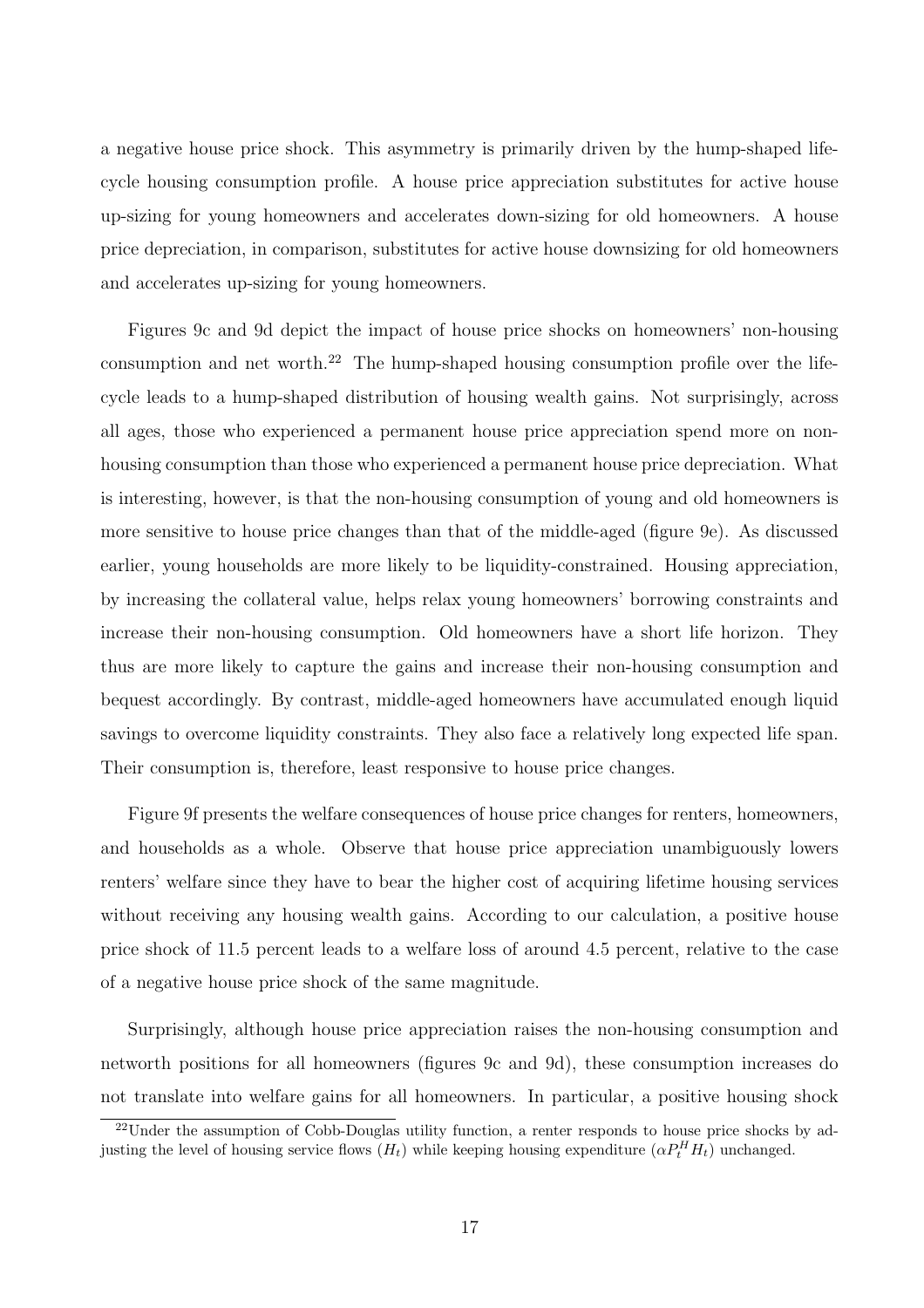incurs about a 2 percent utility loss for young homeowners in their late 20s to mid 30s. This result arises because young homeowners face a long horizon of future housing consumption, and on average, are expecting to move up in the housing ladder. Thus, their investment gains from existing housing positions are not sufficient to compensate them for the increase in their lifetime housing consumption costs. In our simulation, the break-even age for welfare is reached around age 50. Only households beyond the age of 65 receive a welfare gain exceeding 2 percent.

In summary, our analysis suggests although house price fluctuations have small aggregate effects, as argued in Sinai and Souleles (2005) and Bajari, Benkard, and Krainer (2004), they can create large distributional effects and these effects depend crucially on households' age and housing positions.

## 4.2. The Effects of Adjustment Costs

Housing market features large adjustment costs. To explore the quantitative impact of this adjustment cost, we now set the costs of house purchasing and selling, as well as mortgage refinancing, to zero. The new economy thus resembles that of Fernandez-Villaerde and Krueger (2002). The results are presented in figure 10.

In the absence of adjustment costs, the aggregate effects of a permanent house price appreciation remain small, as reported in table 3. At 0.53 percent, the increase in the average home ownership rate relative to the case of a negative house price appreciation is slightly higher than the benchmark case. Interestingly, the total welfare change is now positive. In our economy, house price appreciation affects a homeowner's welfare through three channels simultaneously. First it increases the household net worth position. Second it raises future housing consumption costs by  $(1)$  increasing the unit price of housing service flows;  $(2)$  increasing house selling costs and mortgage refinancing charges; and (3) increasing house maintenance costs. While a homeowner's wealth gains exactly offset the high unit costs of housing service flows for the existing house, higher adjustment and maintenance costs represent a deadweight loss in the economy. Yet, facing a new price vector, a household can reallocate its housing and nonhousing expenditures. When housing adjustment costs are absent, the household can more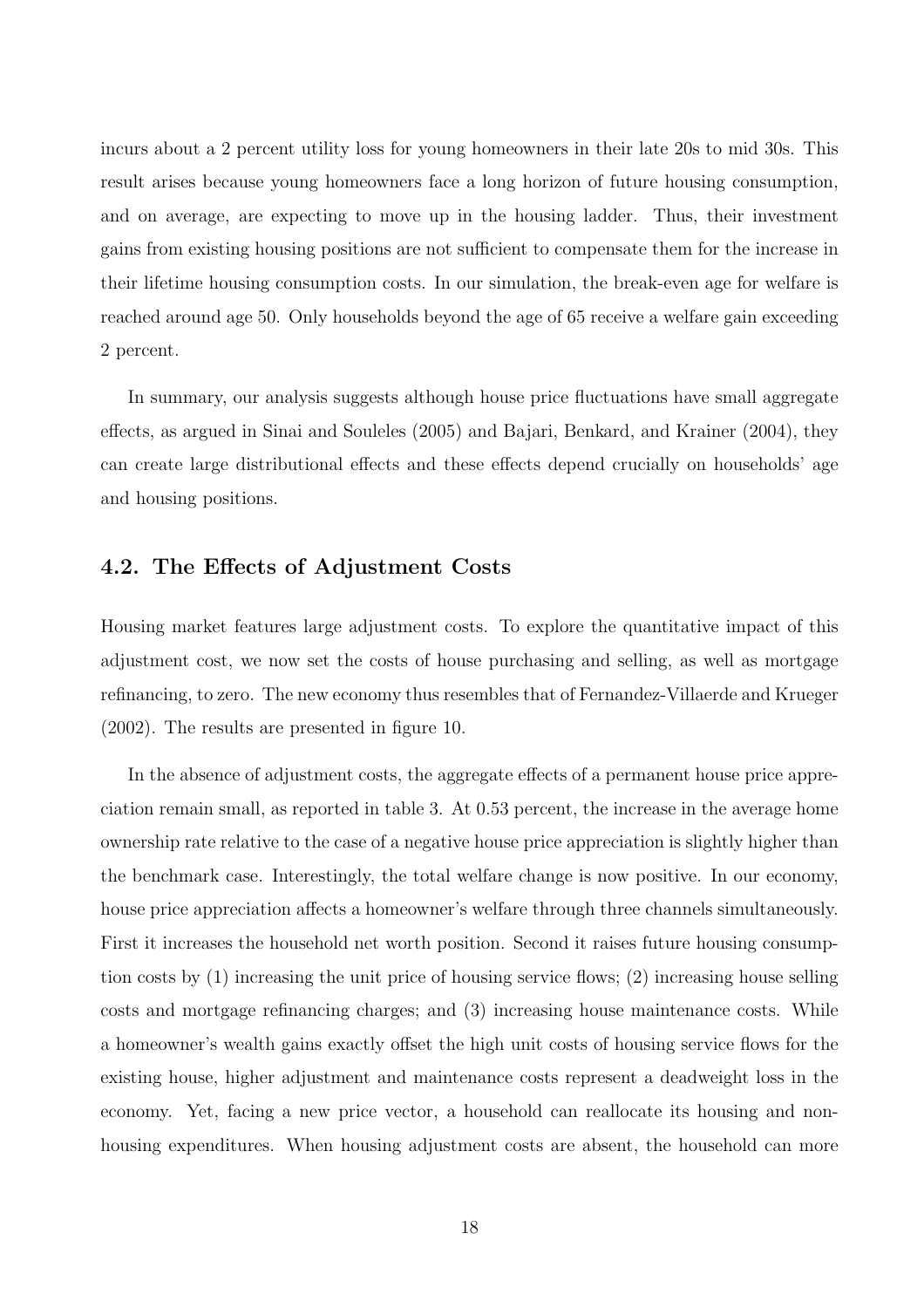easily re-optimize over their consumption bundle, which leads to positive aggregate welfare effects.

The individual effects are still large and there are noticeable differences from the benchmark economy. Without housing adjustment costs, young households become homeowners much earlier, but they are also much more likely to switch back to renting after experiencing a negative house price shock (figure 10a). Old households never switch back to renting, even after receiving exogenous moving shocks, since house liquidation upon death is now costless. As seen in figure 10b and figure 10c, the life-cycle profile of housing consumption now follows more closely that of non-housing consumption, and demonstrates a pronounced hump. In addition, homeowners' non-housing consumption is much more responsive to changes in their housing wealth compared to the benchmark case. The MPCs out of housing wealth are much higher, and range from 18 percent for the very young to 6 percent for households in their 50s.

In terms of welfare, renters and young homeowners remain worse off by the house price appreciation. The welfare losses, however, are smaller and homeowners on average break even at a much younger age than the benchmark case, since earlier home ownership affords more households an opportunity to at least partially hedge house price risks. These results are intuitive. Without adjustment cost, households can freely reallocate expenditures between two consumption goods. This flexibility mitigates the adverse consequences of permanently higher house prices, since households can easily "re-balance." To summarize, the effects of housing adjustment costs on household consumption and welfare are quantitatively large and important.

## 4.3. Comparison with the Effects of Liquid Asset Gains

To investigate the role of the dual purpose of housing as both a consumption good and an investment asset, we examine the effects of wealth gains from a liquid asset as a proxy. The only liquid asset in our model is a riskless bond with a constant rate of return. We, therefore, study the effects of gains in liquid asset through temporary income shock since a household is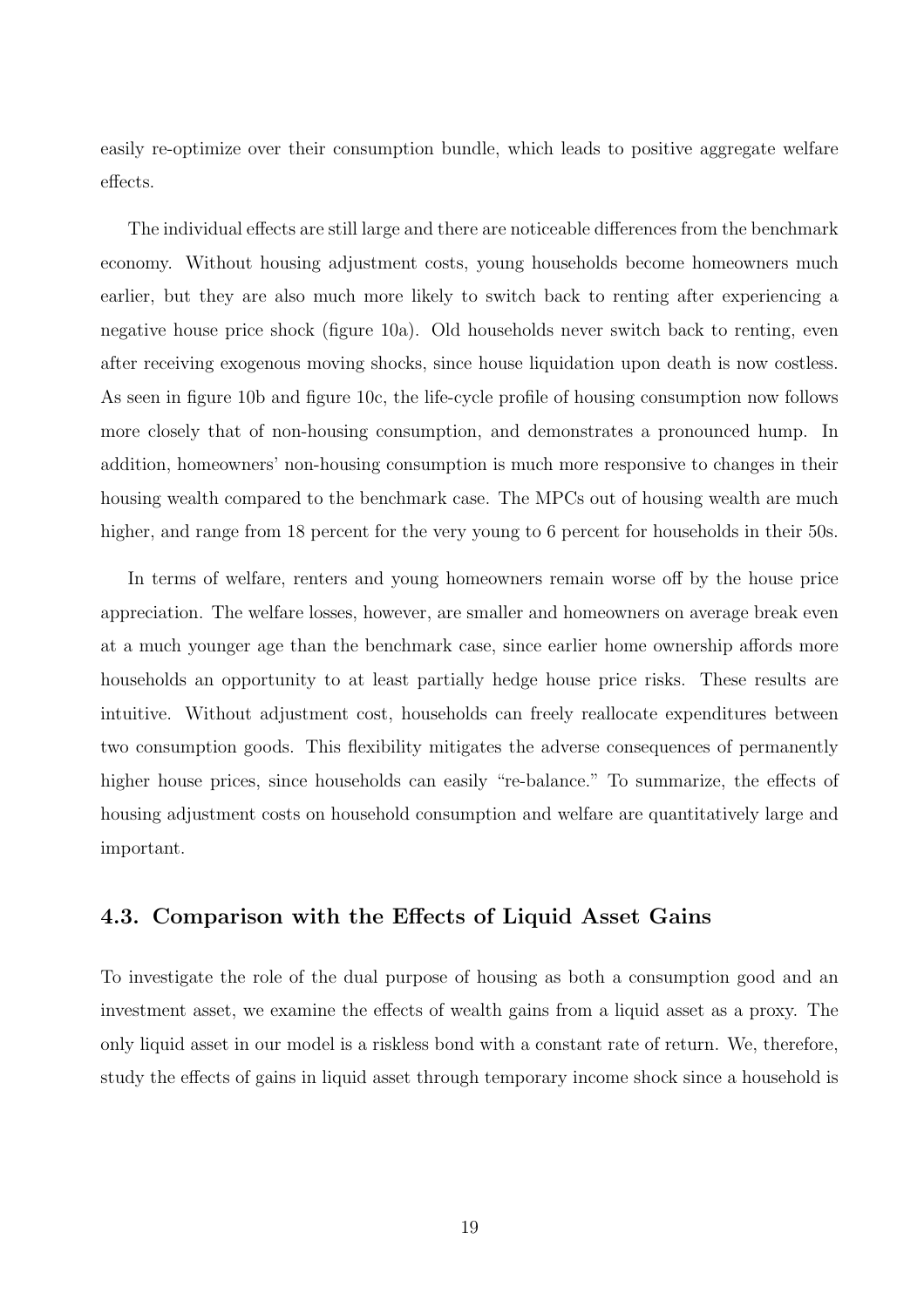indifferent between a one-dollar gain from liquid asset and a one-dollar gain from transitory income in our economy.<sup>23</sup> The results are reported in figure 11.

Wealth gains from the liquid asset always lead to gains in both housing and non-housing consumptions. The MPCs out of liquid wealth range from 12 percent for young homeowners to around 6 percent for homeowners approaching retirement, much higher than the average MPC out of housing wealth gains in our benchmark economy, yet closer to the average MPC out of housing wealth gains without adjustment costs. The MPCs over the life cycle remain U-shaped reflecting the importance of liquidity and finite life horizon. The most interesting result concerns the welfare consequences. The wealth gains in liquid assets now lead to welfare improvements for all households. The reason is obvious. Unlike housing wealth gains, liquid asset gains are not accompanied by an increase in housing consumption costs.

# 5. Conclusions

In this paper, we developed a life-cycle model to study the effects of house price changes on household consumption and welfare. Several key features distinguish the model from the existing literature. First, we model housing choices along both the extensive margin of owning versus renting and the intensive margin of house value. Second, we introduce a long-term fixedrate mortgage contract with a collateral requirement for financing house purchases. Third, we explicitly distinguish between liquid savings and illiquid home equity by accounting for house liquidation and mortgage refinancing costs.

Our analysis indicates that although the aggregate consequences of a permanent house price increase on a household's consumption and welfare are small, its effects at the individual household level vary significantly, depending on a household's age and home ownership status. Specifically, the non-housing consumption of young and old homeowners are more responsive to house price changes than that of middle-aged homeowners. More importantly, while middle-aged and old homeowners benefit from house price appreciation, renters and young homeowners are worse off.

<sup>&</sup>lt;sup>23</sup>Since retired households no longer face any income risk, we restrict our discussion to households below age 65.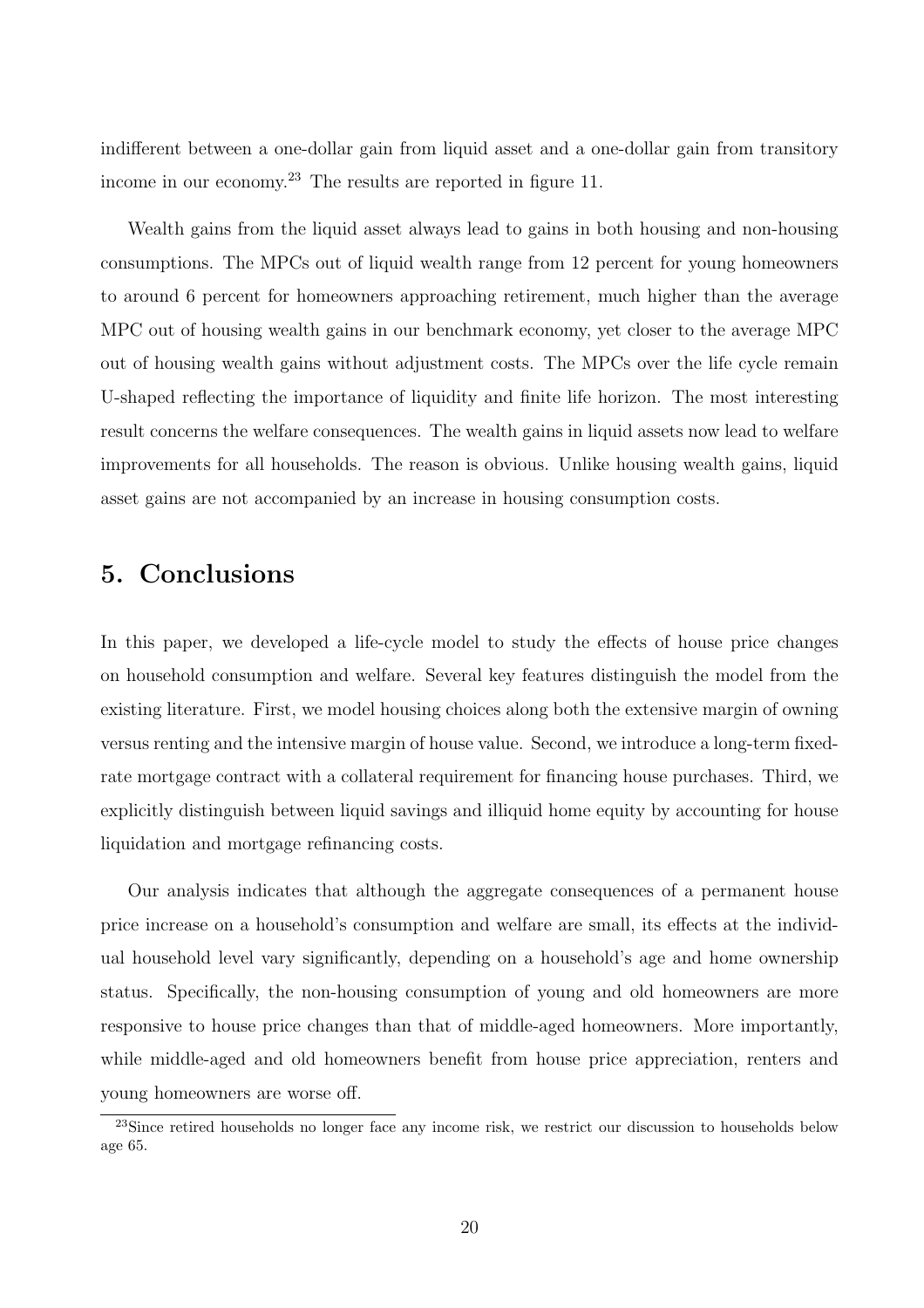Our analysis also points out that housing adjustment costs are important quantitatively in explaining the large distributional effects. A complete elimination of the distributional effects, however, requires innovative financial products that separate the dual role of housing as both a consumption good and an investment asset.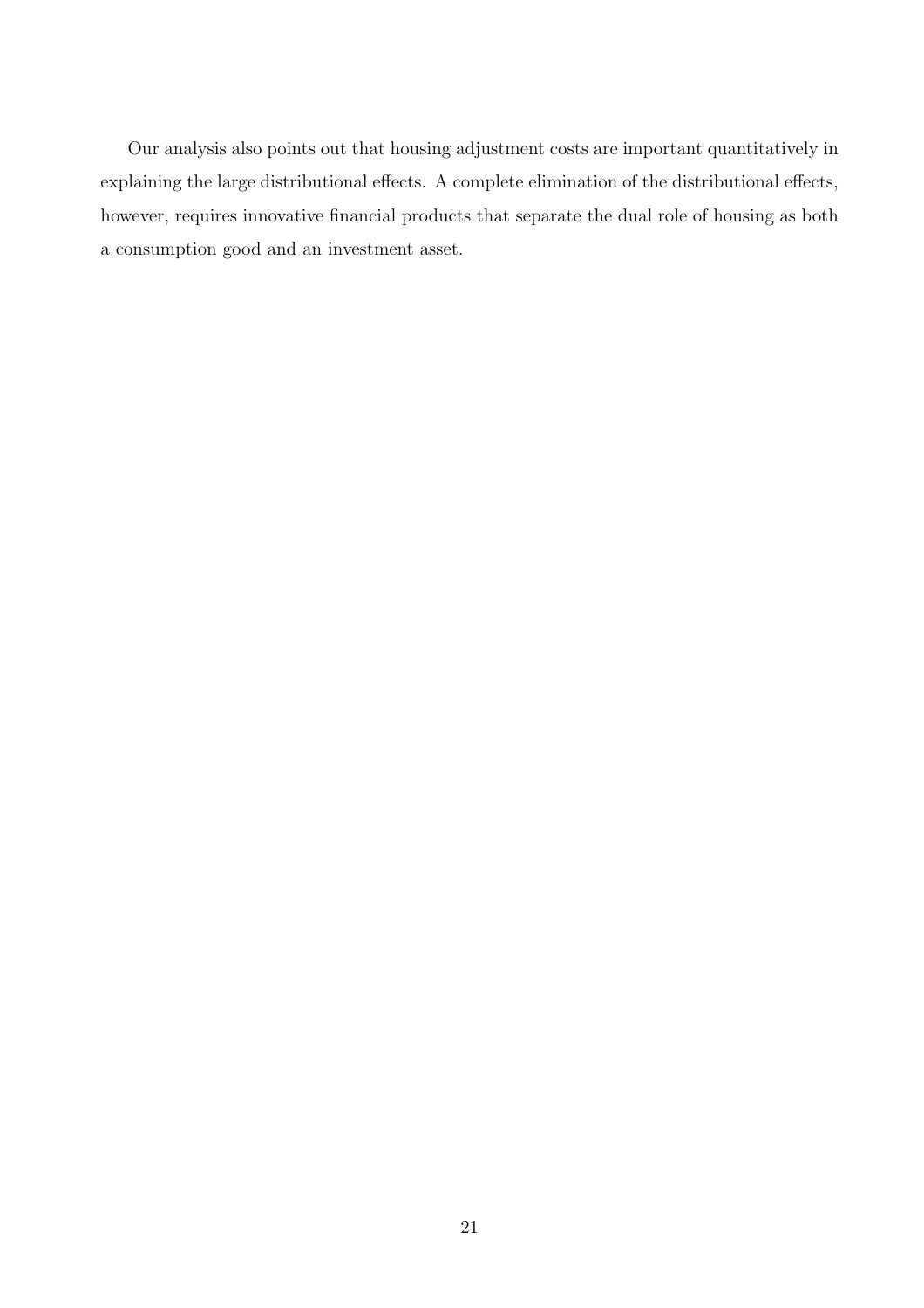# References

- Aiyagari, R. S., and Ellen McGrattan, 1998, The Optimal Quantity of Debt, Journal of Monetary Economics, 42(3), 847-69.
- Anderson, Robert N., 2001, United State Life Tables 1998, National Vital Statistics Reports, 48, 1-40.
- Bajari, Patrick, C. Lanier Benkard, and John Krainer, 2004, House Prices and Consumer Welfare, NBER working paper No. W9782.
- Benett, Paul, Richard Peach, and Stavros Peristiani, 2001, Structual Change in the Mortgage Market and the Propensity to Refinance, *Journal of Money, Credit and Banking*, 33(4), 955-75.
- Benjamin, John, Peter Chinloy, and Donald G. Jud, 2004, Real Estate Versus Financial Wealth in Consumption, Journal of Real Estate Finance and Economics, 29(3), 341-54.
- Campbell, John, and Joao F. Cocco, 2003, Household Risk Management and Optimal Mortgage Choice, Quarterly Journal of Economics, 118, 1149-1194.
- Campbell, John, and Joao F. Cocco, 2004, How Do House Prices Affect Consumption? Evidence from Micro Data, working paper, Harvard University and London Business School.
- Carroll, Christopher D., 1997, Buffer Stock Saving and the Life Cycle/Permanent Income Hypothesis, Quarterly Journal of Economics, 112(1), 1-55.
- Case, Karl E., John M. Quigley, and Robert T. Shiller, 2003, Comparing Wealth Effects: The Stock Market versus the Housing Market, working paper, University of California, Berkeley.
- Chambers, Matthew, Carlos Garriga, and Don E. Schlagenhauf, 2004, Accounting for Changes in the Homeownership Rate, working paper, Florida State University.
- Cocco, Joao F., 2005, Portfolio Choice in the Presence of Housing, Review of Financial Studies, 18, 535-567.
- Cocco, Joao F., Francisco J. Gomes, and Pascal J. Maenhout, 2005, Consumption and Portfolio Choice over the Life-Cycle, Review of Financial Studies, 18, 491-533.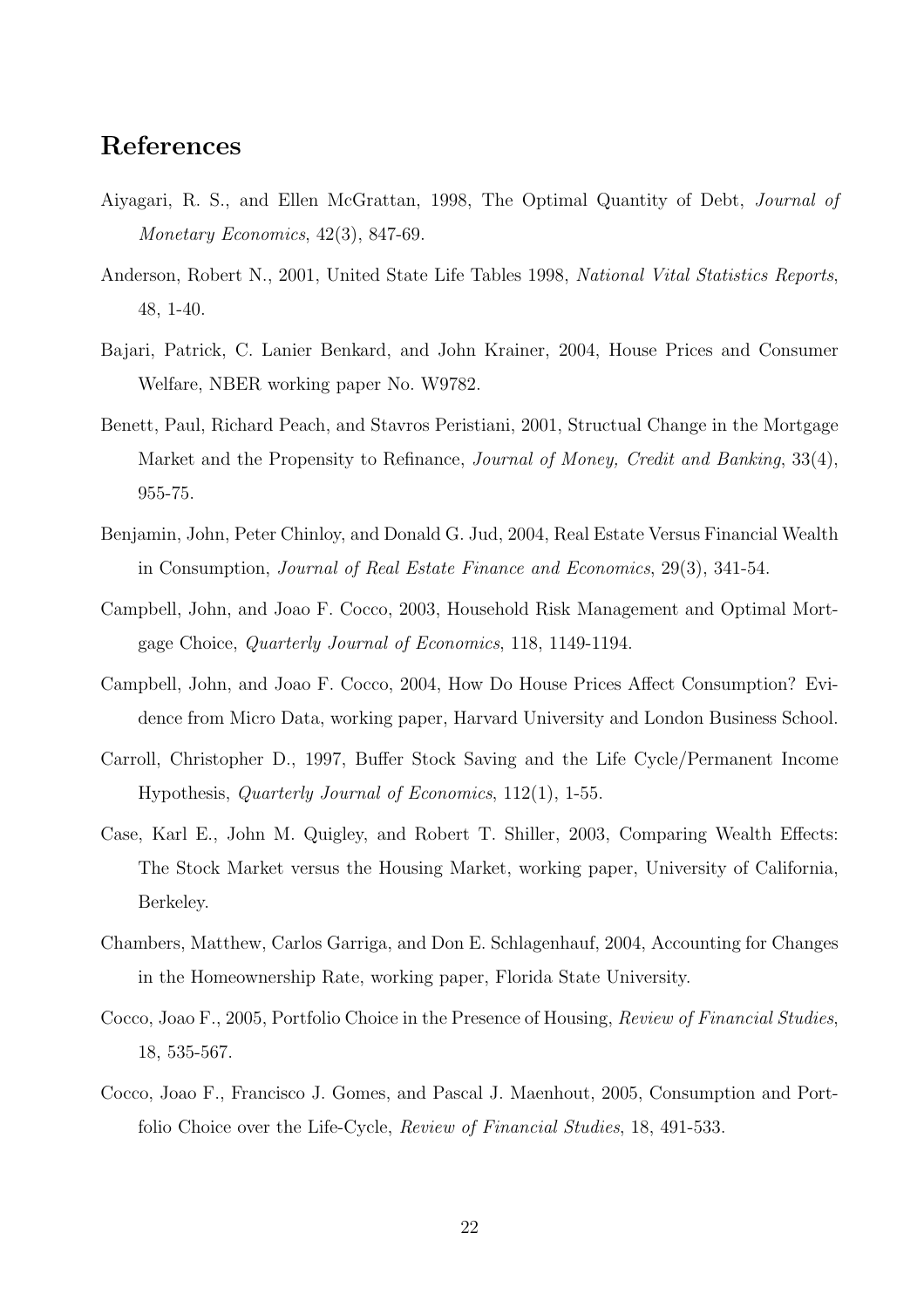- Davidoff, Thomas, 2004, Maintenance and the Home Equity of the Elderly, working paper, University of California at Berkeley.
- Davis, Morris, and Jonathan Heathcote, 2003, Housing and the Business Cycle, International Economic Review, forthcoming.
- Deaton, Angus, 1991, Saving and Liquidity Constraints, Econometrica, 59 (5), 1221-48.
- Deaton, Angus, 1997, The Analysis of Households Surveys: A Microeconomic Approach to Development Policy. Baltimore and London: Johns Hopkins University Press for the World Bank.
- Feinstein, Jonathan, and Daniel McFadden, 1989, The Dynamics of Housing Demand by the Elderly: Wealth, Cash Flow, and Demographic Effects, The Economics of Aging, National Bureau of Economic Research Project Report series Chicago and London: University of Chicago Press, 55-86.
- Fernandez-Villaverde, Jesus, and Dirk Krueger, 2002, Consumption and Saving over the Life Cycle: How Important Are Consumer Durables? Proceedings of the 2002 North American Summer Meetings of the Econometeric Society.
- Flavin, Marjorie, and Takashi Yamashita, 2002, Owner-Occupied Housing and the Composition of the Household Portfolio over the Life-cycle, American Economic Review, 92, 345-362.
- Gervais, Martin, 2002, Housing Taxation and Capital Accumulation, Journal of Monetary Economics, 49(7), 1461-89.
- Goetzmann, William N., and Matthew Spiegel, 2000, The Policy Implication of Portfolio Choice in Underserved Mortgage Markets, working paper, Yale University.
- Gyourko, Joseph, and Joseph Tracey, 2003, Using Home Maintenance and Repairs to Smooth Consumption, working paper, Wharton School, University of Pennsylvania.
- Hurst, Erik, and Frank Stafford, 2004, Home is Where the Equity is: Liquidity Constraints, Refinancing, and Consumption, Journal of Money, Credit and Banking, 36(6), 986-1004.
- Lazear, Edward P., and Robert T. Michael, 1980, Family Size and the Distribution of Real Per Capita Income, American Economic Review, 70(1), 91-107.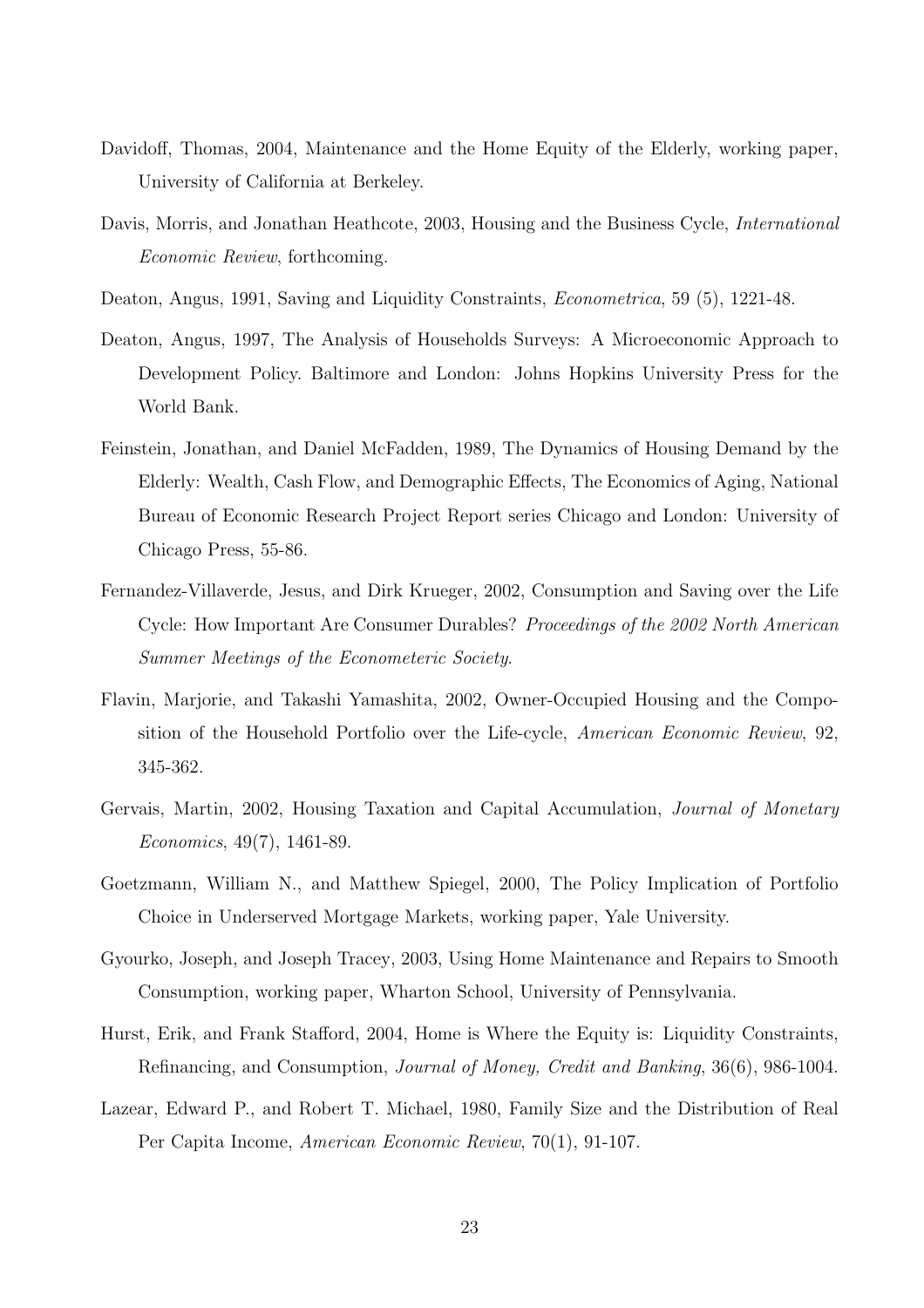- Ortalo-Magné, François, and Steven Rady, 2003, Housing Market Dynamics: On the Contribution of Income Shocks and Credit Constraints, working paper, University of Wisonsin-Madison.
- Sinai, Todd, and Nicholas S. Souleles, 2005, Owner-Occupied Housing as a Hedge Against Rent Risk, Quarterly Journal of Economics, forthcoming.
- Speckman, P., 1988, Kernel Smoothing in Partial Linear Models, Journal of the Royal Statistical Society, 50, 413-36.
- Storesletten, Kjetil, Chris Telmer, and Amir Yaron, 2004, Consumption and Risk Sharing over the Life Cycle, Journal of Monetary Economics, 51, 609-633.
- Tauchen, George, and Robert Hussey, 1991, Quadrature-Based Methods for Obtaining Approximate Solutions for Nonlinear Asset Pricing Models, Econometrica, 59, 371-396.
- U.S. Office of the Federal Register, National Archives and Records Administration, 2001 Federal Register.
- U.S. Department of Labor, Bureau of Labor Statistics, 2003, Consumer Expenditures in 2001, Report 966.
- U.S. Census Bureau, Population Division, 2004, Geographic Mobility: March 2001 to March 2002.
- U.S. Census Bureau, Housing and Household Economic Statistics Division, 1992, 1991 Residential Finance Survey.
- Venti, Steven, and David Wise, 2000, Aging and Housing Equity, NBER working paper 7882.
- Yao, Rui, and Harold H. Zhang, 2005, Optimal Consumption and Portfolio Choices with Risky Labor Income and Borrowing Constraints, Review of Financial Studies, 18, 197–239.
- Zeldes, Stephen P., 1989, Optimal Consumption with Stochastic Income: Deviations from Certainty Equivalence, Quarterly Journal of Economics, 104(2), 275-98.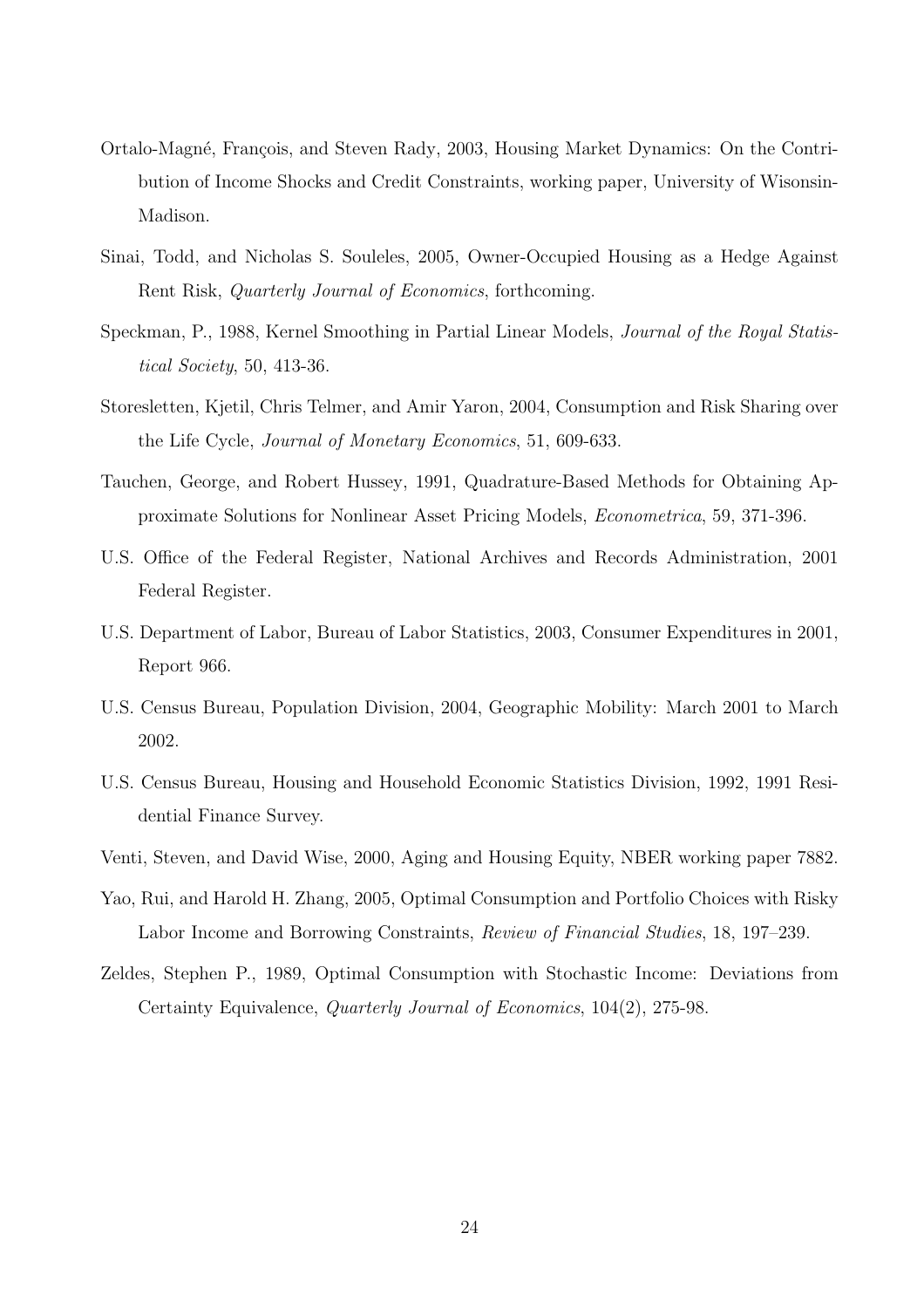# Appendix A: Model Simplifications and Numerical Solutions

An analytical solution for our problem does not exist. We thus derive numerical solutions through value function iterations. Given the recursive nature of the problem, we can rewrite the intertemporal consumption and investment problem as follows:

$$
V_t(X_t) = \max_{A_t} \left\{ \lambda_t \left[ N_t^{\gamma} \frac{(C_t^{1-\omega} H_t^{\omega})^{1-\gamma}}{1-\gamma} + \beta E_t [V_{t+1}(X_{t+1})] \right] + (1-\lambda_t) B(Q_t) \right\},\qquad(19)
$$

where  $X_t = \{D_{t-1}^o, P_t^Y, P_t^H, H_{t-1}, M_{t-1}, Q_t\}$  is the vector of endogenous state variables, and  $A_t = \{C_t, H_t, S_t, D_t^o, D_t^s, D_t^r\}$  is the vector of choice variables.

We simplify the household's optimization problem by exploiting the scale-independence of the problem and normalize the household's continuous state and choice variables by its permanent income  $P_t^Y$  or house value  $P_t^H H_t$ . The vector of endogenous state variables is transformed to  $x_t = \{D_{t-1}^o, q_t, \overline{h}_t, \overline{l}_t\}$ , where  $q_t = \frac{Q_t}{P_t^Y}$  $\frac{Q_t}{P_t^Y}$  is the household's wealth-permanent labor income ratio,  $\overline{h}_t = \frac{P_t^H H_{t-1}}{P_Y}$  $\frac{H_{t-1}}{P_t^Y}$  is the beginning-of-period house value to permanent income ratio, and  $\bar{l}_t = \frac{M_{t-1}(1+r)}{P^H H_{t-1}}$  $\frac{H_{t-1}(1+r)}{P_t^H H_{t-1}}$  is the beginning-of-period mortgage loan-to-value ratio. Let  $c_t = \frac{C_t}{P_t^Y}$  $\overline{P^Y_t}$ be the consumption-permanent income ratio,  $h_t = \frac{P_t^H H_t}{P^Y}$  $\frac{i^* H_t}{P_t^Y}$  be the house value-permanent income ratio,  $s_t = \frac{S_t}{P^Y}$  $\frac{S_t}{P_t^Y}$  be the liquid asset-permanent income ratio, and  $l_t = \frac{M_t}{P_t^H P_t^X}$  $\frac{M_t}{P_t^H H_t}$ be the mortgage loan-to-value ratio. The evolution of normalized endogenous state variables is then governed by:

$$
q_{t+1} = \frac{s_t(1+r) + D_t^o h_t(1+\tilde{r}_{t+1}^H)[1 - l_t(1+r)/(1+\tilde{r}_{t+1}^H) - \phi]}{\exp\{f(t+1, Z_{t+1})\}\nu_{t+1}} + \varepsilon_{t+1}.
$$
 (20)

$$
\overline{h}_{t+1} = D_t^o h_t \left[ \frac{1 + \tilde{r}_{t+1}^H}{\exp\{f(t+1, Z_{t+1})\} \nu_{t+1}} \right] \tag{21}
$$

$$
\bar{l}_{t+1} = l_t \left[ \frac{1+r}{1+\tilde{r}_{t+1}^H} \right] \tag{22}
$$

The household's budget constraints (11) to (14) can then be written as

$$
q_t = c_t + s_t + \alpha h_t, \tag{23}
$$

$$
q_t = c_t + s_t + (1 - l_t + \psi + \rho)h_t,
$$
\n(24)

$$
q_t = c_t + s_t + (1 - l_t + \psi - \phi)\overline{h}_t, \tag{25}
$$

$$
q_t = c_t + s_t + (1 - l_t + \psi + \tau - \phi)\overline{h}_t.
$$
 (26)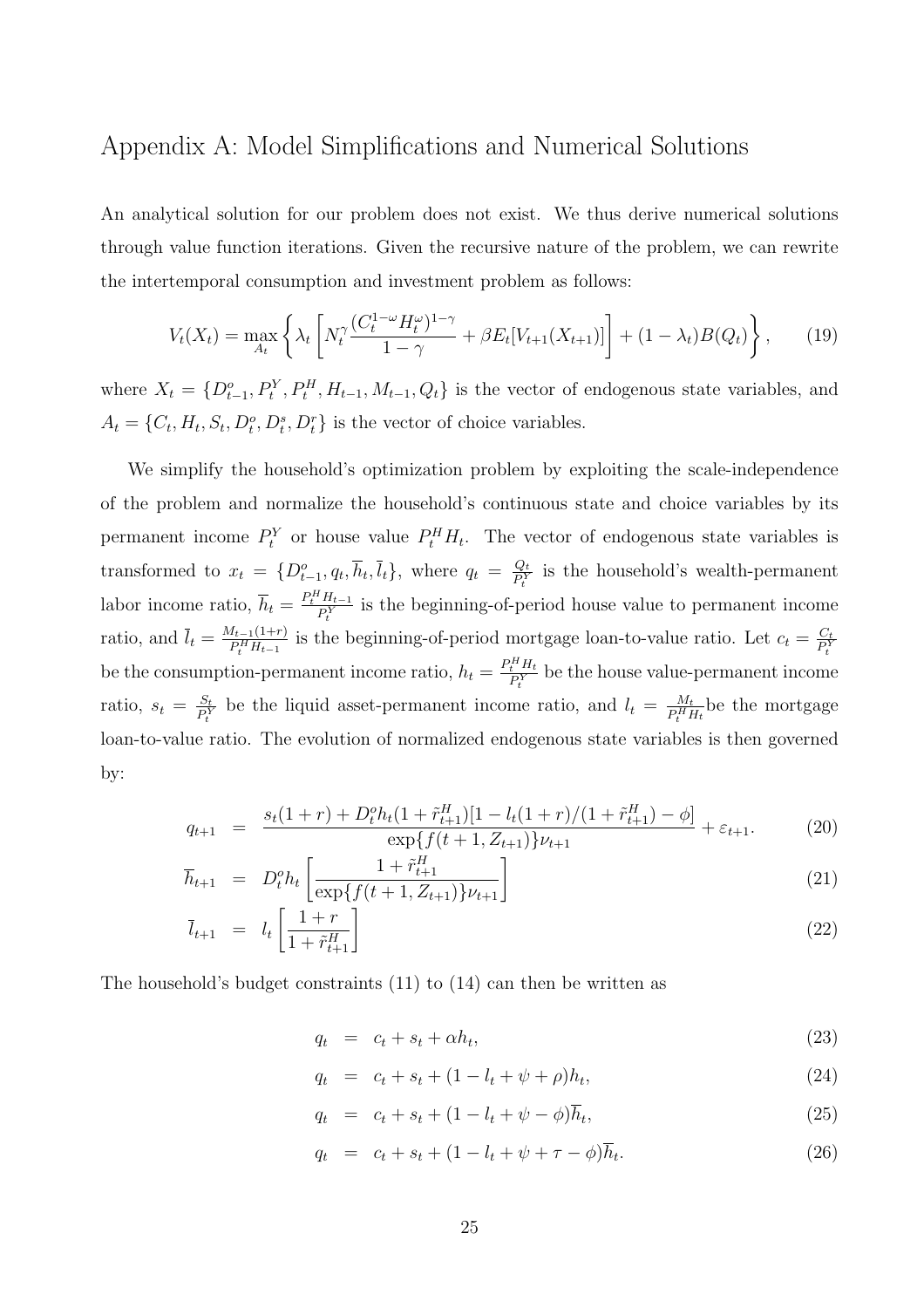Define  $v_t(x_t) = \frac{V_t(X_t)}{[P_t^Y/(P_t^H)^{\omega}]^{1-\gamma}}$  to be the normalized value function, then the recursive optimization problem (19) can be rewritten as,

$$
v_t(x_t) = \max_{a_t} \left\{ \lambda_t \left[ N_t^{\gamma} \frac{(c_t^{1-\omega} h_t^{\omega})^{1-\gamma}}{1-\gamma} + \beta E_t [v_{t+1}(x_{t+1}) (\exp\{f(t+1, Z_{t+1})\} \nu_{t+1}/(1+\tilde{r}_{t+1}^H)^{\omega})^{1-\gamma} ] \right] + (1-\lambda_t) L^{\gamma} \frac{[q_t(\omega/\alpha)^{\omega} (1-\omega)^{1-\omega}]^{1-\gamma}}{1-\gamma} \right\},
$$

subject to

 $c_t > 0$ ,  $h_t > 0$ ,  $s_t \geq 0$ ,  $l_t \leq 1 - \delta$ ,

and equations (21) to (26), where  $a_t = \{c_t, h_t, l_t, s_t, D_t^o, D_t^s, D_t^r\}$  is the normalized vector of choice variables. Hence the normalization reduces the number of continuous state variables to three with  $P_t^Y$  no longer serving as a state variable and  $P_t^H$  and  $H_{t-1}$  combining into  $P_t^H H_{t-1}$ .

We discretize the wealth–labor-income ratio  $(q_t)$  into 320 grids equally-spaced in the logarithm of the ratio, and the house value-labor income ratio  $(\bar{h}_t)$  and the mortgage loan-to-value ratio  $(\bar{l}_t)$  into equally-spaced grids of 160. Due to the nonnegativity constraint for the holdings of the liquid asset, the state space is not a cube for a homeowner since the liquidated home equity value can not be larger than the value of the total wealth. I.e. only states that satisfy  $\overline{h}_t(1 - \overline{l}_t - \phi) \le q_t$  are admissible. The boundaries for the grids are chosen to be wide enough so that our simulated time series path always falls within the defined state space.

Under the assumption that only liquidated wealth will be passed along to beneficiaries, the household's house tenure status and housing and mortgage positions do not enter the bequest function. At the terminal date T,  $\lambda_T = 0$ , and the household's value function coincides with the bequest function,

$$
v_T(x_T) = L^{\gamma} \frac{\left[ q_T(\omega/\alpha)^{\omega} (1-\omega)^{1-\omega} \right]^{1-\gamma}}{(1-\gamma)}.
$$

The value function at date  $T$  is then used to solve for the optimal decision rules for all admissible points on the state space at date  $T - 1$ .

For a household coming into period t as a renter  $(D_{t-1} = 0)$ , we perform two separate optimizations conditional on house tenure decision – renting or owning – for the current period. A renter's optimal house tenure choice for the current period is then determined by comparing the contingent value functions of renting and owning. If a renter keeps renting,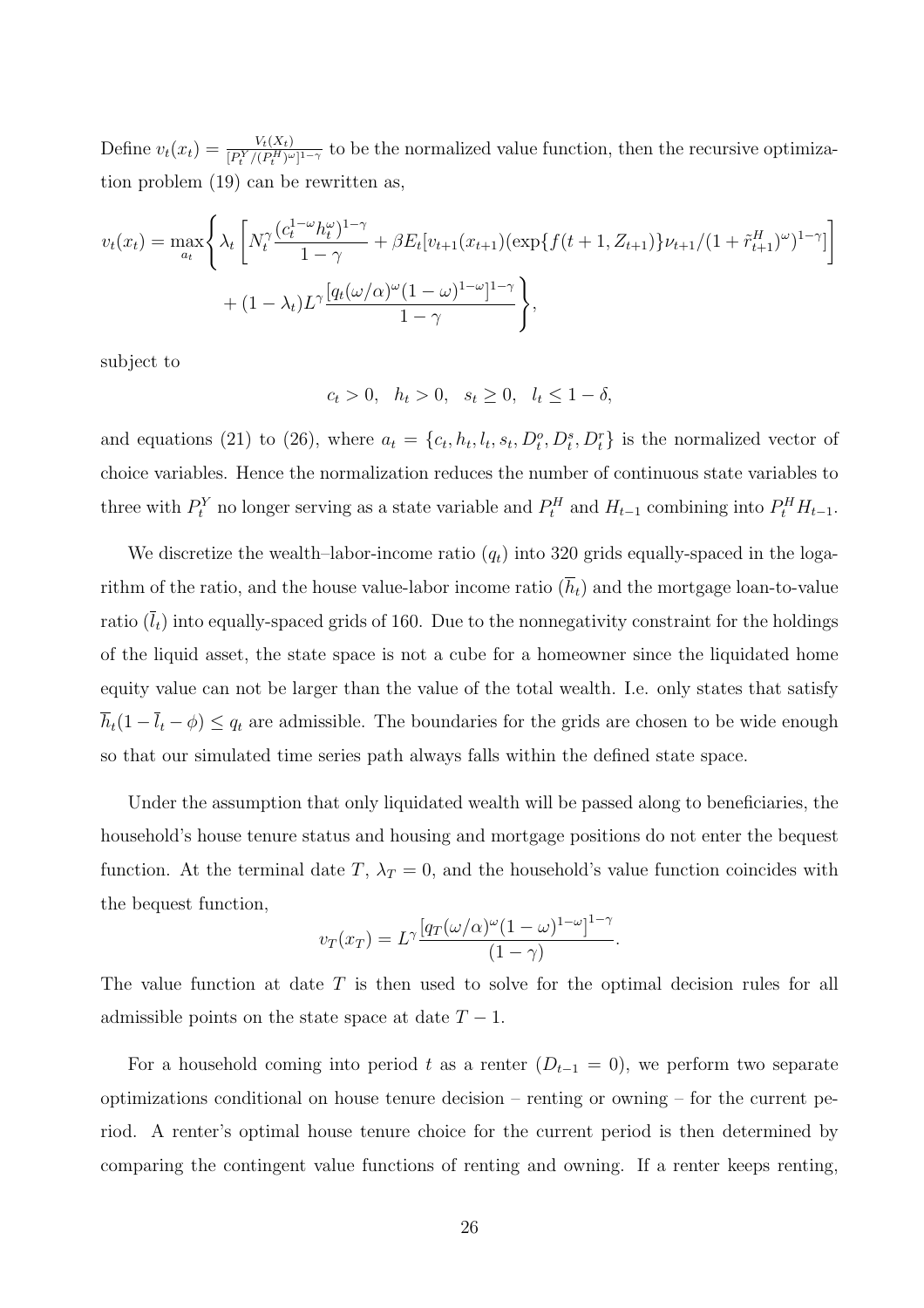he optimizes over only one choice variable  $c_t$ , since  $h_t = \frac{c_t \omega}{\alpha(1-t)}$  $\frac{c_t\omega}{\alpha(1-\omega)}$ . If a renter initiates home ownership in the current period, he needs to choose the optimal  $c_t$  and  $h_t$  simultaneously. To calculate the expected next period's value function, we use two discrete states to approximate the realizations of each of the three continuous exogenous state variables ( $\ln \varepsilon$ ,  $\ln \nu$ , and  $\tilde{r}_t^H$ ) by Gaussian quadrature (Taughen and Hussey 1991). Together with two states for the realizations of moving shocks, the procedure results in sixteen discrete exogenous states for numerical integration. For points that lie between grid points in the state space, depending on the household's current period house tenure choice, we use either a one-dimension or three-dimension cubic spline interpolation to approximate the value function.

For a household coming into period  $t$  as a homeowner, we perform two separate optimizations conditional on its refinancing decision for the current period. In both cases, the household cannot adjust its house value-income ratio, i.e.  $h_t = \overline{h}_t$ , but can adjust its numeraire consumption. We take the higher value of the two optimized value functions as the value function contingent on staying. The value function contingent on moving – either endogenously or exogenously – is the same as the value function of a renter who is endowed with the same wealth-income ratio  $(q_t)$  because the entire mortgage balance is due upon home sales and  $q_t$  is defined as net of house selling costs. We compare the value functions contingent on moving and staying to determine the optimal house liquidation decision. A homeowner who cannot afford the minimum mortgage payment and house maintenance cost has to sell his home. Under our assumption and parameterization, a homeowner always has positive amount of equity in his house after home sales and thus has no incentive to default. This procedure is repeated recursively for each period until the solution for date  $t = 0$  is found.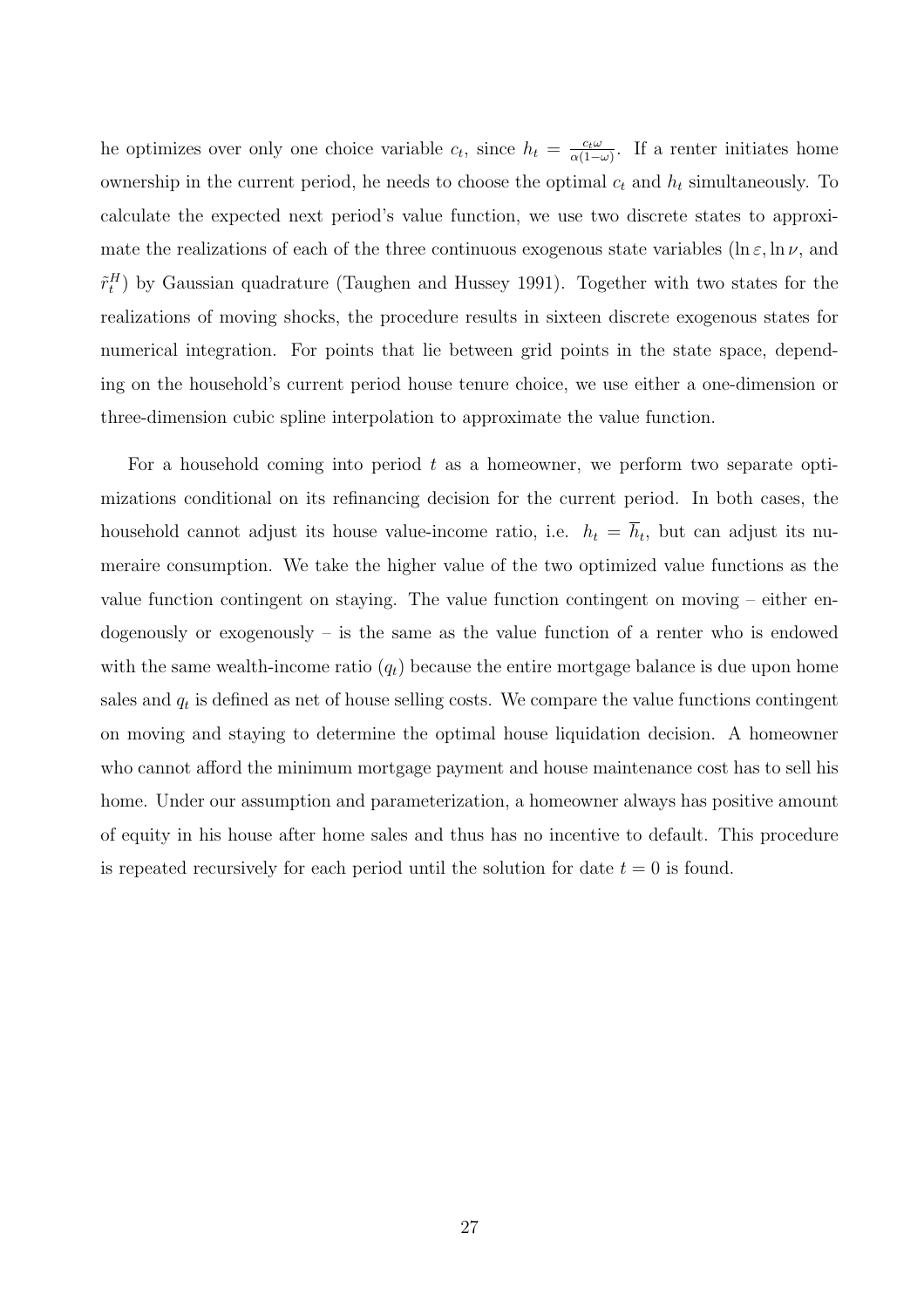# Appendix B: Empirical Analysis

This appendix describes data sources and explains the nonparametric regressions used to construct our empirical regularities summarized in Figure 8.

Our data comes from the Survey of Consumer Finances (SCF), collected by the Federal Reserve Board. The SCF is a triennial survey of the balance sheet, pension, income, and other demographic characteristics of US families. Our sample years include 1995, 1998, and 2001. The term "household" used in the paper corresponds to the term "family" used in the SCF.<sup>24</sup> The term "household age" used in the paper corresponds to the age of the family head in the SCF.

Following Fernandez-Villaverde and Krueger (2002), we exploit the repeated nature of the survey to build a pseudo panel. New households entering the survey are a large randomlychosen sample of the U.S. population and, consequently, they contain information about the means (home ownership, mortgage loan-to-value ratio, etc.) of the groups they belong to. This information can be exploited by interpreting the observed group means as a panel for estimation purposes. This method is known as the pseudo panel or synthetic cohort technique. We define 55 cohorts according to the birth year of the household (1915 to 1970) and follow them through the sample, generating a balanced panel. The average size of cells for all households is 334, and the average size of cells for homeowners is 240.

To relate age and household housing decisions, we estimate the partial linear model

$$
y_{it} = constant + \beta_i \text{colort}t_i + \beta_t \gamma_t + m(\text{age}_{it}) + \epsilon_{it}, \qquad (27)
$$

where cohort<sub>i</sub> is a dummy for each cohort except the youngest one, and  $\gamma_t$  a dummy for each survey year except 1995,  $m(age_{it}) = E(y_{it}|age_{it})$  is a smooth nonparametric function of  $age_{it}$ .

To identify the separate effects of time, age, and cohort effects, we assume that time effects are orthogonal to a time trend and that their sum is normalized to zero, i.e., we attribute linear trends in the data to a combination of age and cohort effects (Deaton 1997).

 $24$  "Household" is reserved by the SCF to denote the set of the "family" (technically known as the "primary") economic unit") and any other individual that lives in the same household but it is economically independent.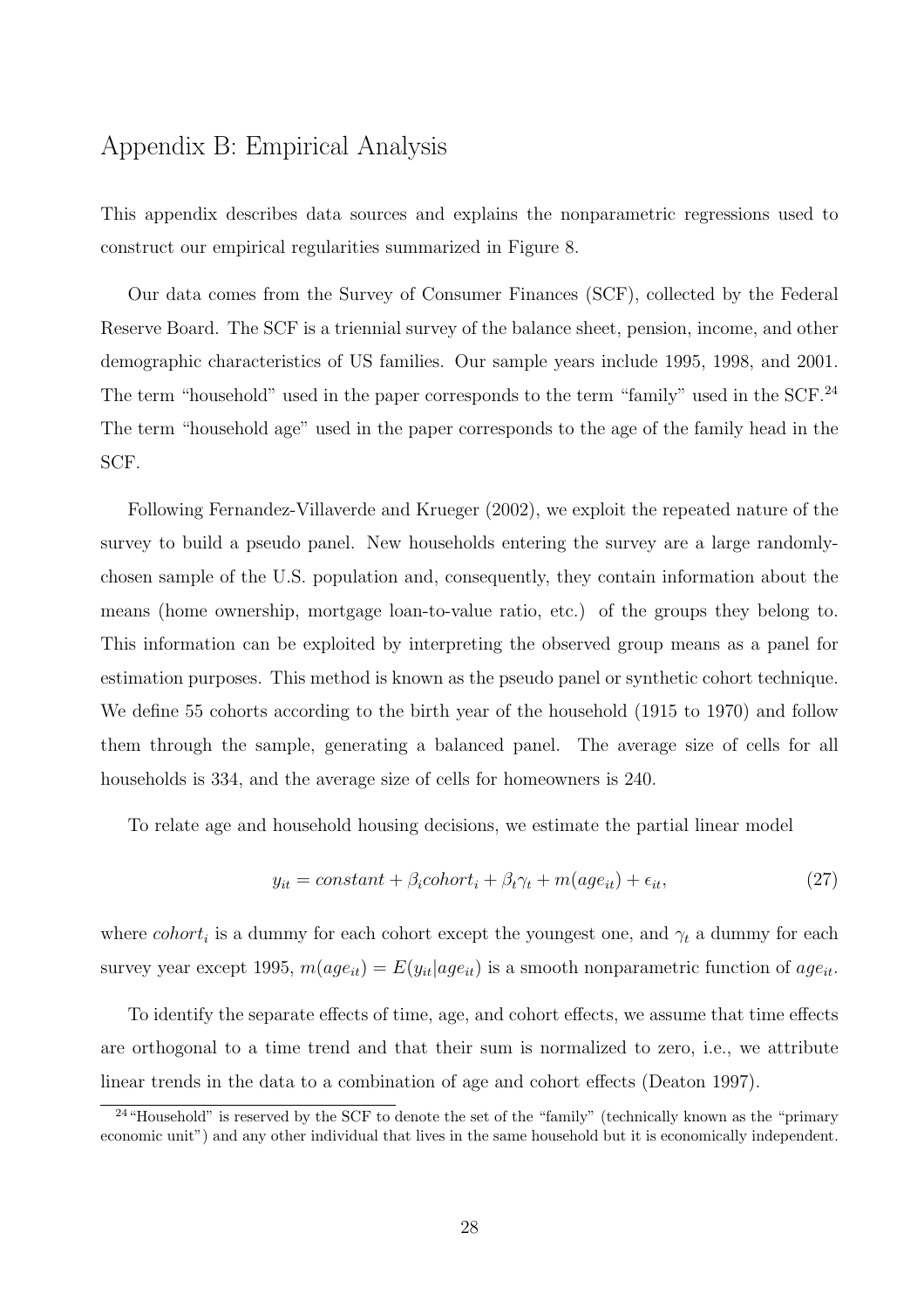The partial linear model is estimated using the two-step estimator proposed by Speckman (1988). The nonlinear part is estimated using the Gaussian Kernel with a bandwidth of 5. We regress  $y_{it}$  on  $m(age_{it})$  to obtain residuals and then we project the residuals on the time and cohort effects. The constructed new adjusted values for  $y_{it}$  are nonparametrically regressed on age.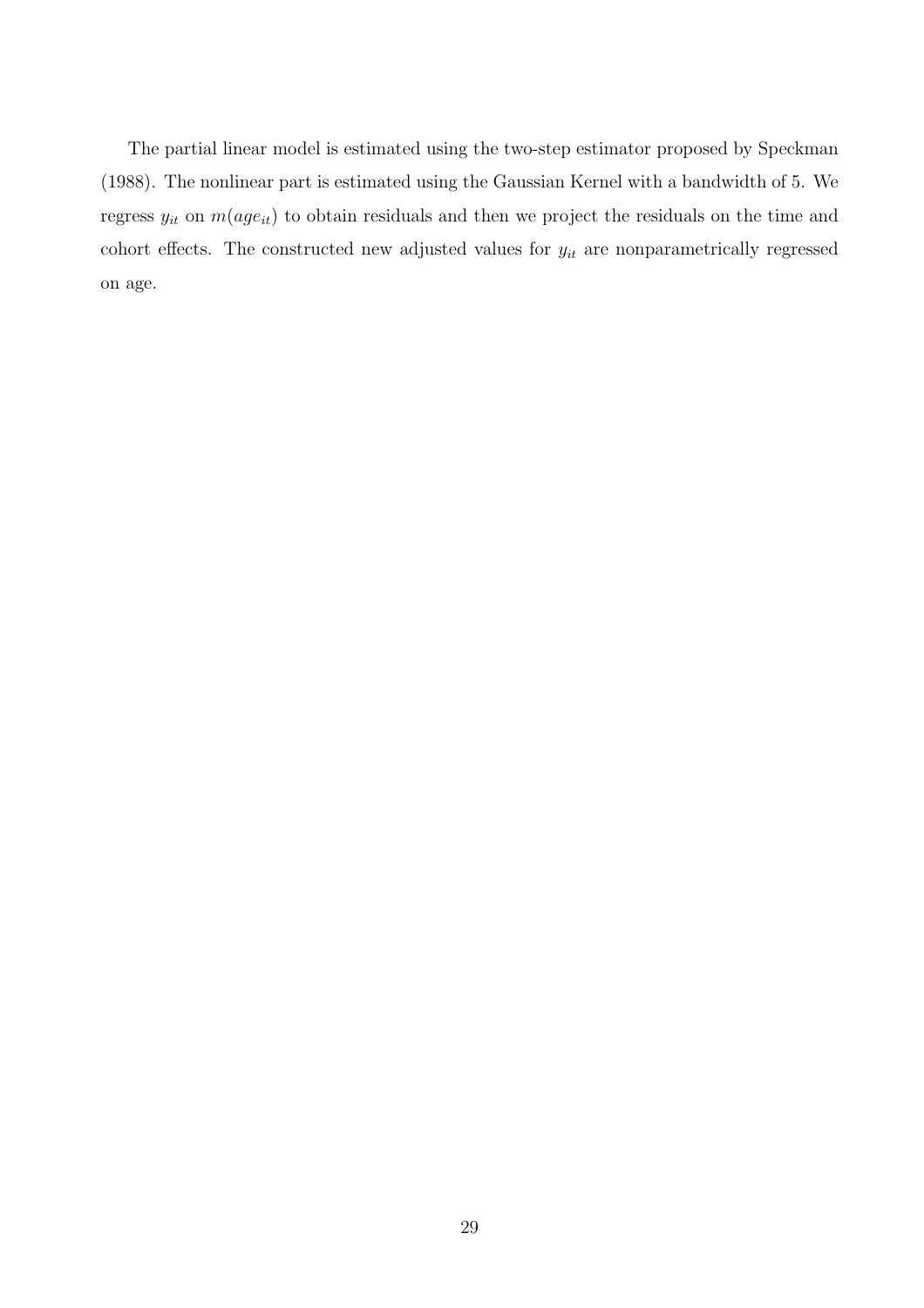| Parameter                                    | Symbol                 | Value          |
|----------------------------------------------|------------------------|----------------|
| Demographics                                 |                        |                |
| Maximum life-cycle period                    | T                      | 60             |
| Mandatory retirement period                  | J                      | 45             |
| Preferences                                  |                        |                |
| Relative risk aversion                       | $\gamma$               | $\overline{2}$ |
| Bequest strength                             | L                      | 6              |
| Discount rate                                | $\beta$                | 0.930          |
| Housing preference                           | $\omega$               | 0.200          |
| Labor Income and House Price Processes       |                        |                |
| Standard deviation of permanent income shock | $\sigma_v$             | 0.103          |
| Standard deviation of temporary income shock | $\sigma_{\varepsilon}$ | 0.272          |
| Income replacement ratio after retirement    | $\theta$               | 0.682          |
| Mean real housing return                     | $\mu_H$                | 0.000          |
| Standard deviation of housing return         | $\sigma_H$             | 0.115          |
| Liquid Savings                               |                        |                |
| Risk-free interest rate                      | $\boldsymbol{r}$       | 0.030          |
| <i>Housing and Mortgage</i>                  |                        |                |
| Rental cost                                  | $\alpha$               | 0.060          |
| Down payment requirement                     | $\delta$               | 0.200          |
| House selling cost                           | $\phi$                 | 0.060          |
| Maintenance and depreciation cost            | $\psi$                 | 0.015          |
| House purchasing cost                        | $\rho$                 | 0.010          |
| Mortgage refinancing cost                    | $\tau$                 | 0.005          |

Table 1 Baseline Model Parameters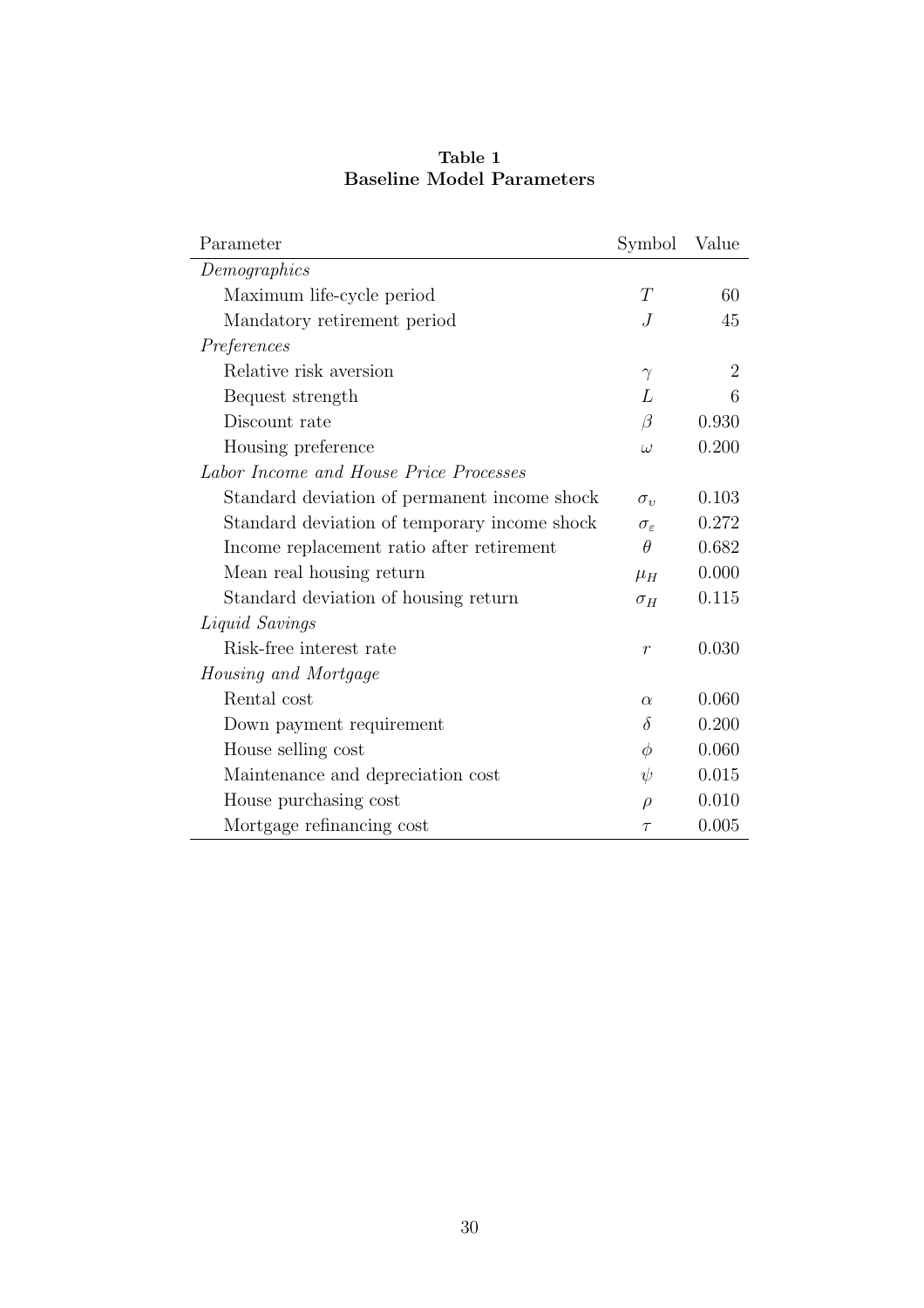### Table 2 The Baseline Model Economy

| <b>Statistics</b>                      | U.S. Data Model |      |
|----------------------------------------|-----------------|------|
| Average Home Ownership Rate            | 0.67            | 0.72 |
| Average Networth-Labor Income Ratio    | 3.10            | 3.20 |
| Homeowner                              | 4.29            | 3.82 |
| Renter                                 | 0.76            | 0.26 |
| Average House Value-Labor Income Ratio | 2.77            | 3.39 |

Note: The average statistics for the U.S. data are calculated for a representative household over its life cycle using the synthetic cohort technique outlined in Appendix B. Data source: Survey of Consumer Finances, 1995-2001.

## Table 3 The Effects of House Price Changes on Consumption and Welfare

| <b>Statistics</b>                     |         | Benchmark No adjustment cost |
|---------------------------------------|---------|------------------------------|
| Changes in Home Ownership Rate $(\%)$ | 0.44    | 0.53                         |
| Marginal Propensity to Consume $(\%)$ | 4.06    | 6.94                         |
| Changes in Total Welfare $(\%)$       | $-0.98$ | 0.16                         |

Note: With the exception of Marginal Propensity to Consume, the statistics are calculated as percentage changes in home ownership rate and consumer welfare in the economy experiencing a positive house price shock relative to the economy experiencing a negative house price shock.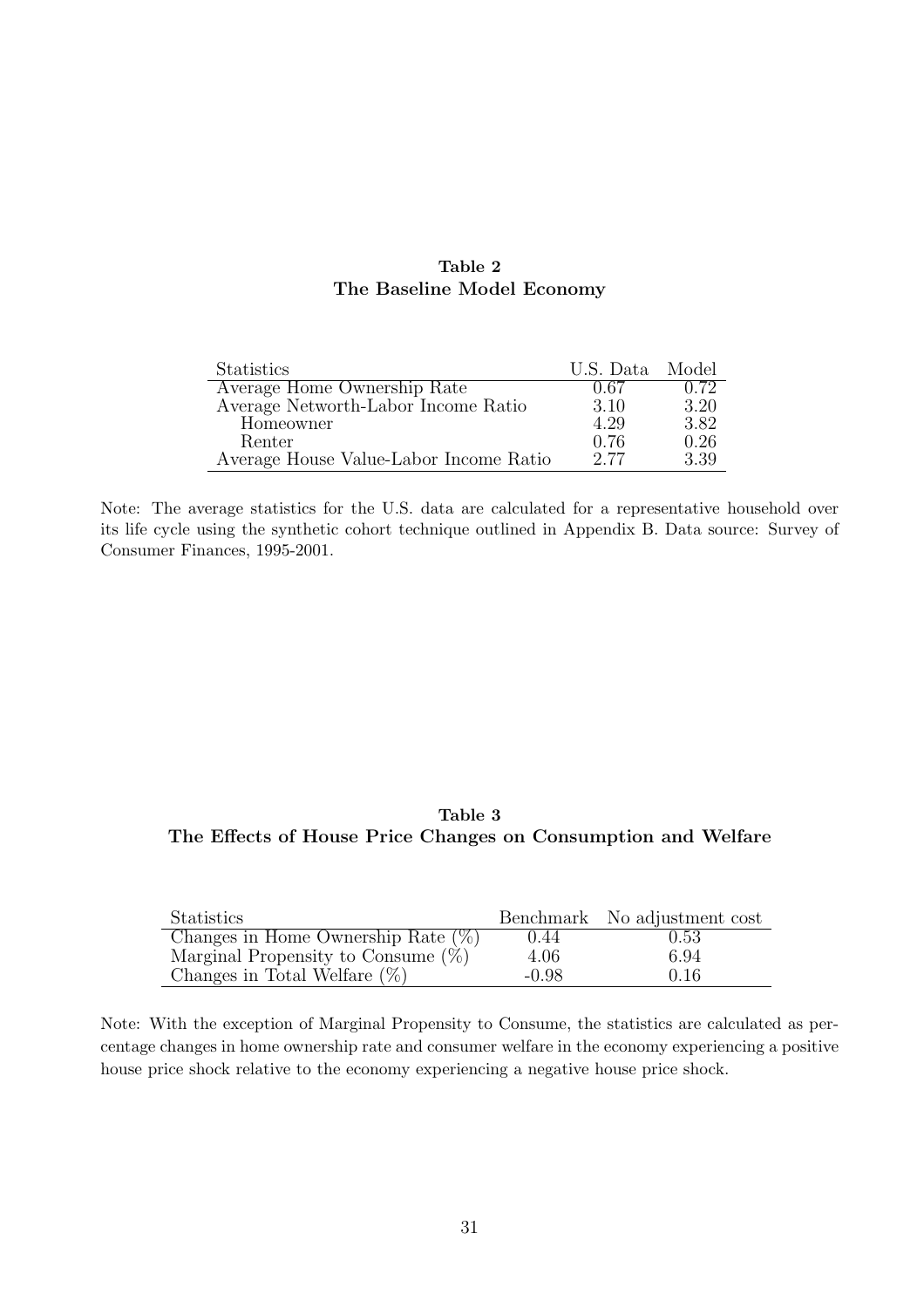

Figure 1. A Renter's House Tenure Decision as a Function of His Age and Net Worth-Permanent Labor Income Ratio



Figure 2. A Renter's Optimal Housing Consumption



Figure 3. A Renter's Optimal Liquid Saving Decision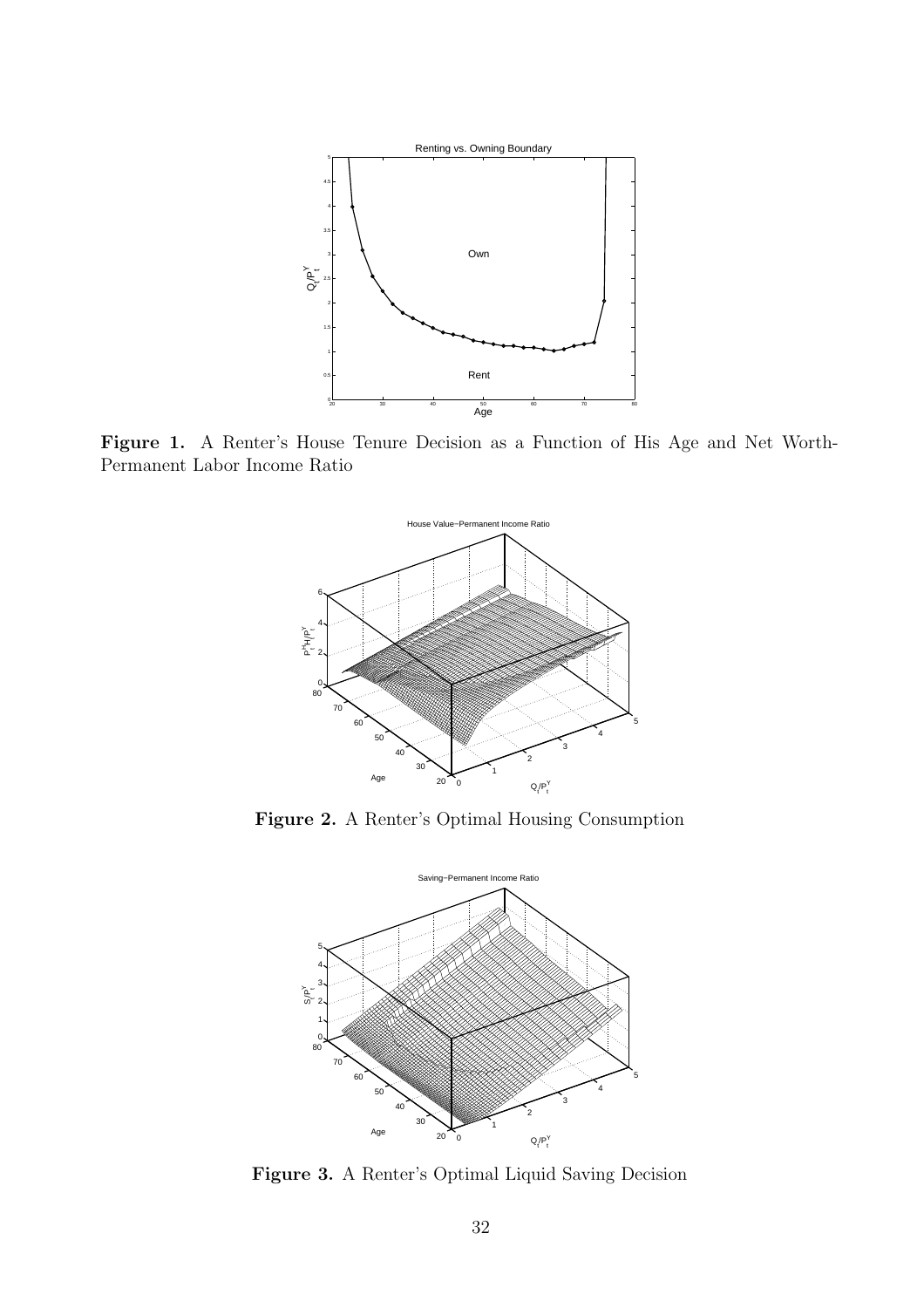

Figure 4. A Homeowner's Optimal House Tenure Choice



Figure 5. A Homeowner's Optimal Numeraire Good Consumption



Figure 6. A Homeowner's Liquid Savings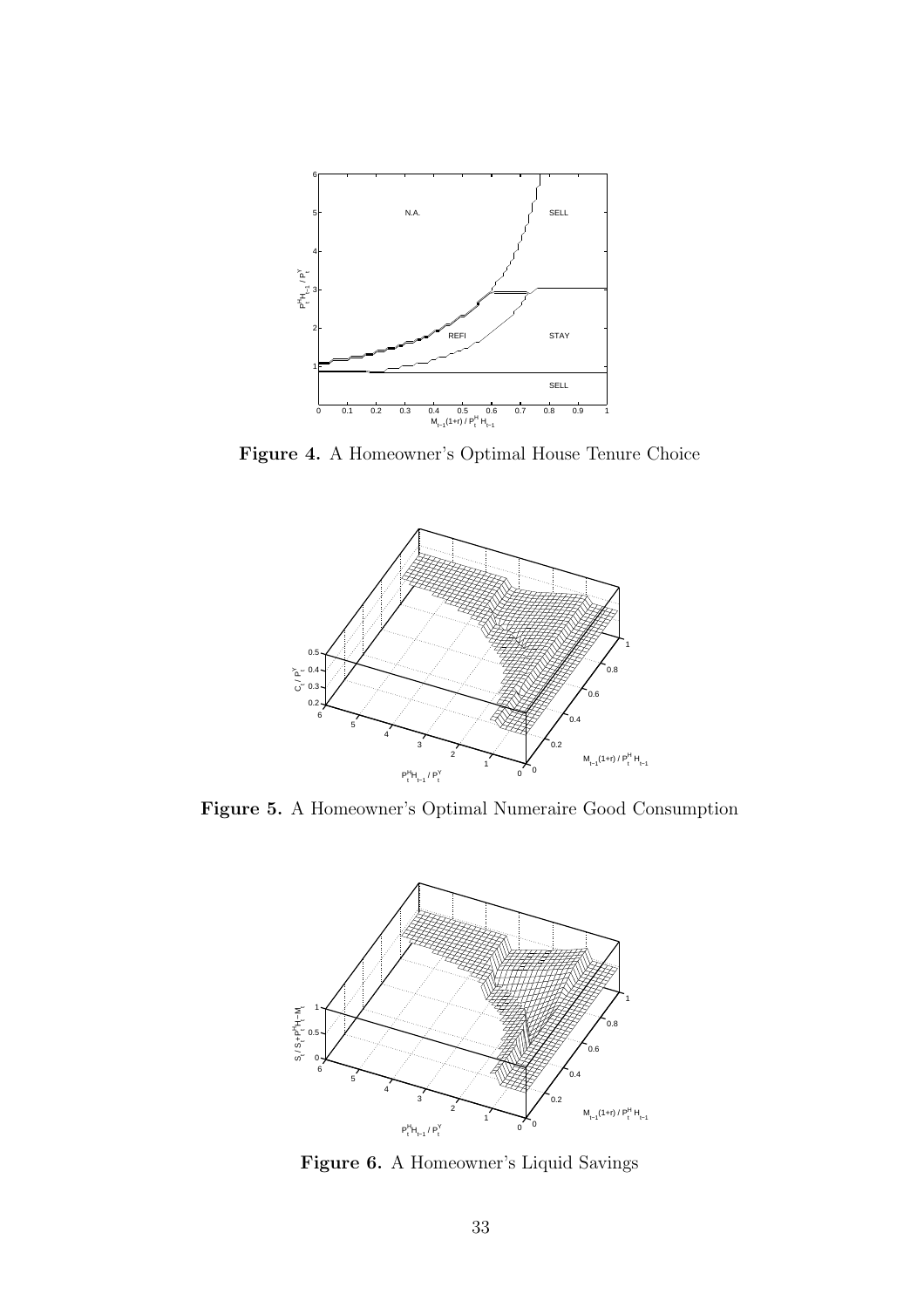

Figure 7. Optimal Life-cycle Housing and Consumption Decisions—Baseline Case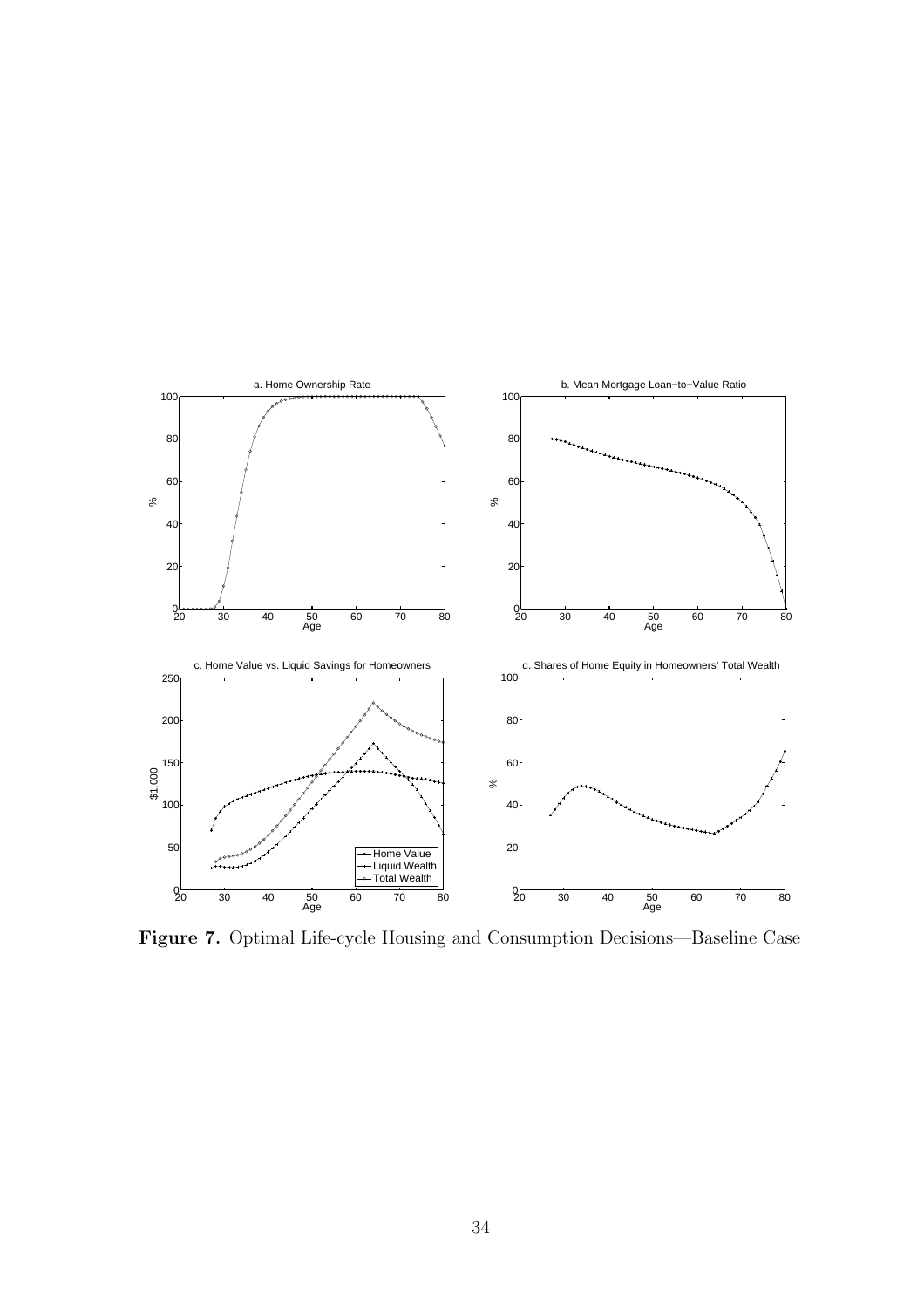

Figure 8. Empirical Life-Cycle Housing and Mortgage Choices Based on SCF Data from 1995 to 2001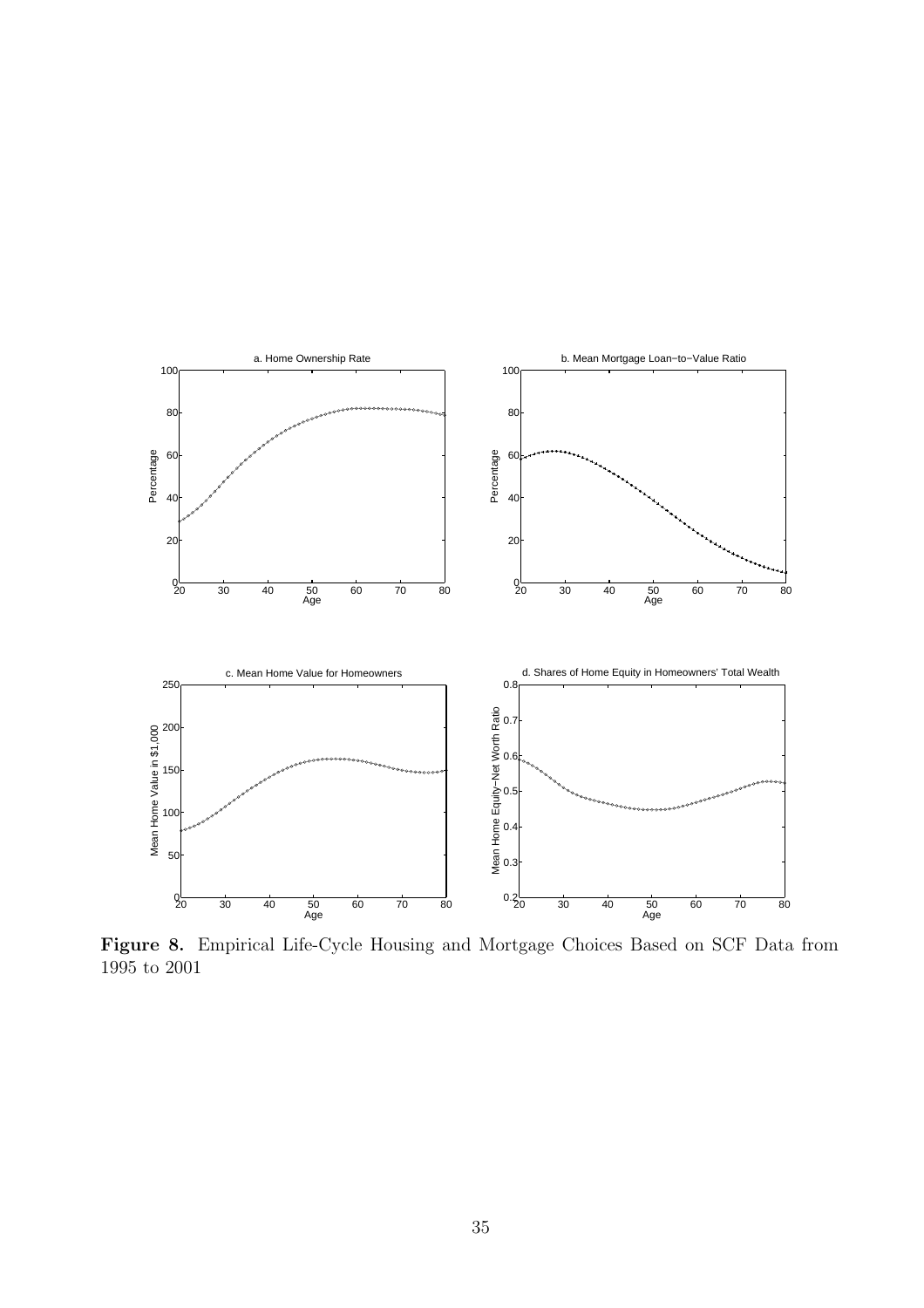

Figure 9. The Consumption and Welfare Effects of House Price Shocks under Baseline Parameterizations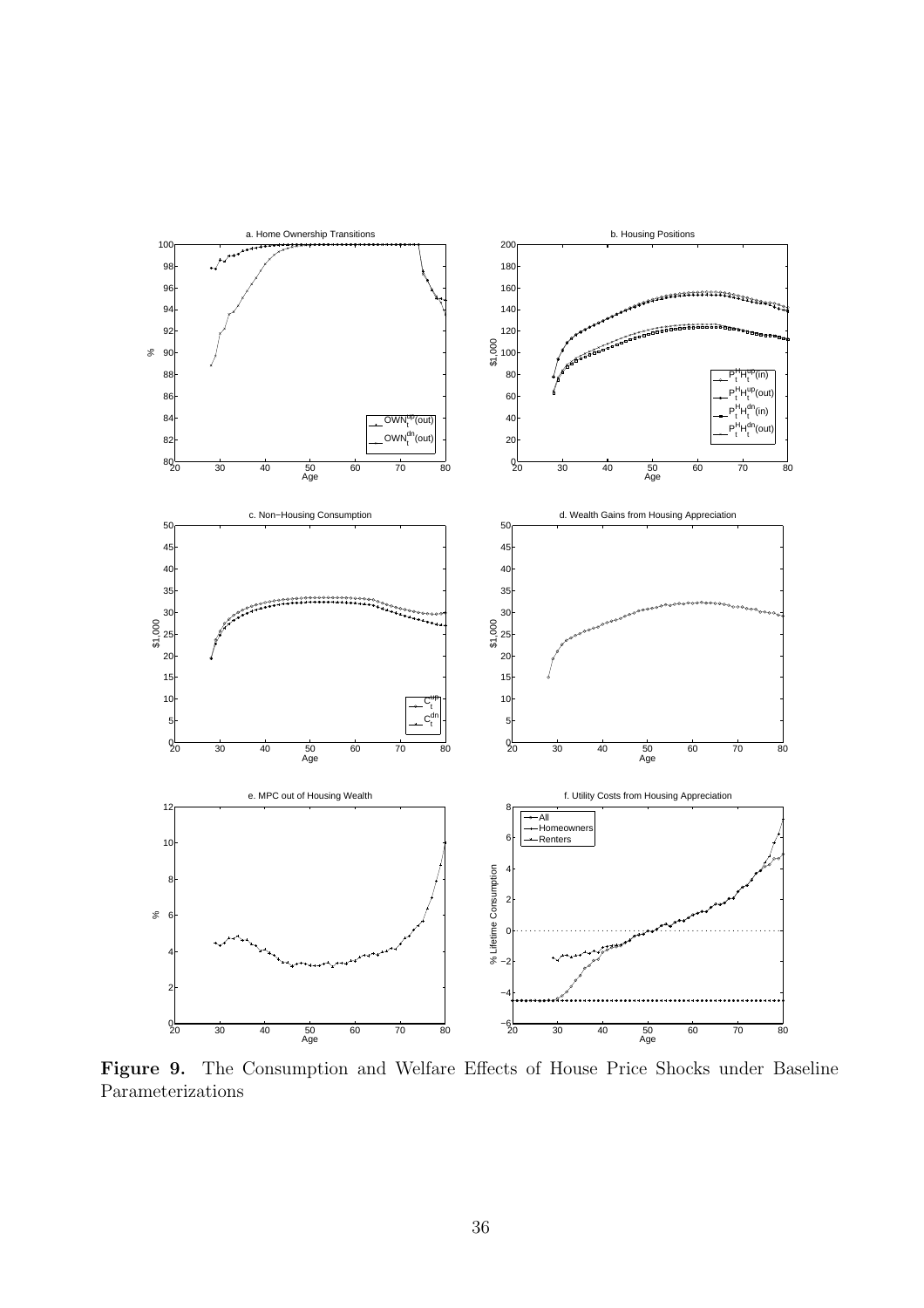

Figure 10. The Consumption and Welfare Effects of House Price Shocks with Zero Adjustment Costs